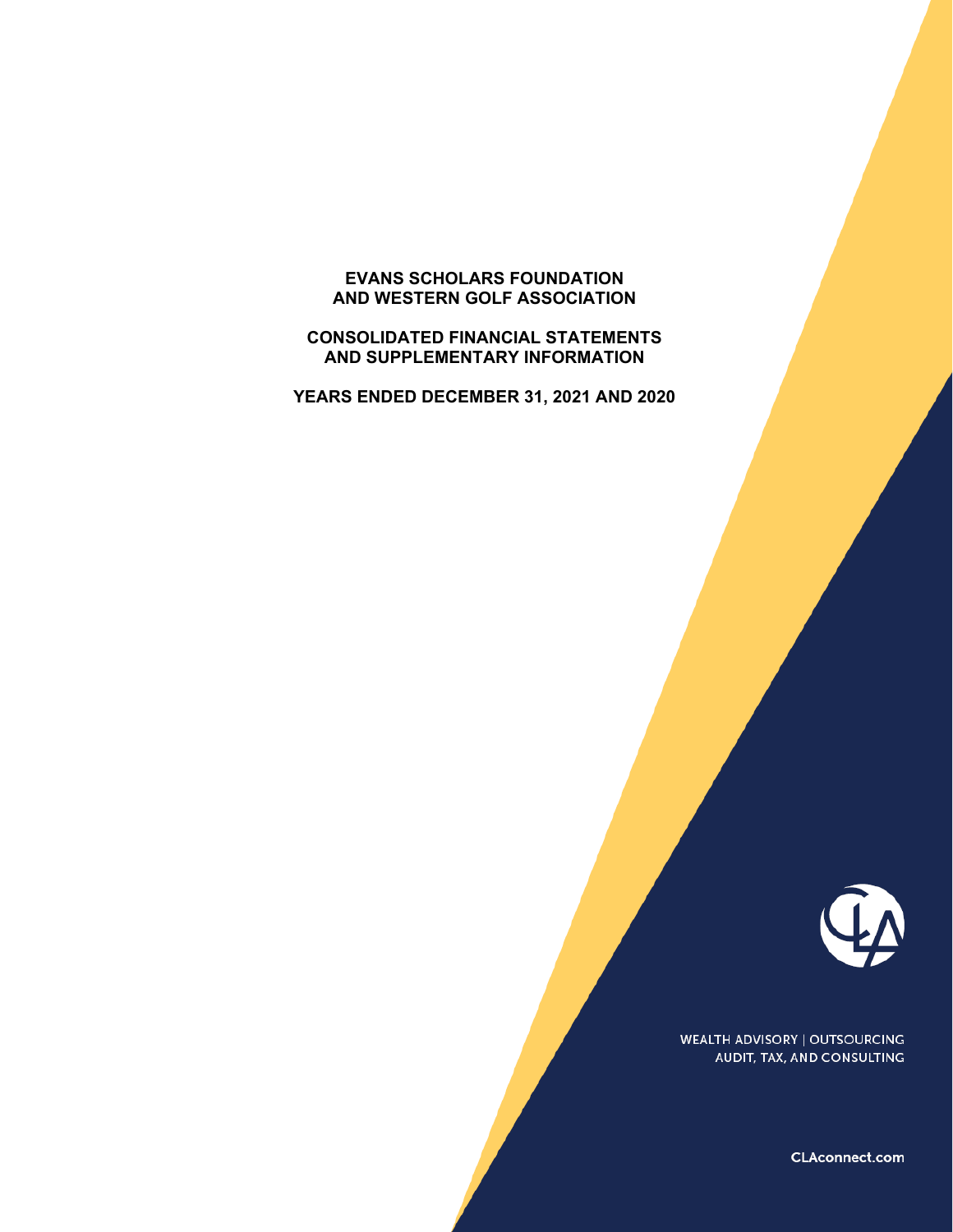# **EVANS SCHOLARS FOUNDATION AND WESTERN GOLF ASSOCIATION TABLE OF CONTENTS YEARS ENDED DECEMBER 31, 2021 AND 2020**

| <b>INDEPENDENT AUDITORS' REPORT</b>                   |    |
|-------------------------------------------------------|----|
| <b>CONSOLIDATED FINANCIAL STATEMENTS</b>              |    |
| <b>CONSOLIDATED STATEMENTS OF FINANCIAL POSITION</b>  | 4  |
| <b>CONSOLIDATED STATEMENTS OF ACTIVITIES</b>          | 5  |
| <b>CONSOLIDATED STATEMENTS OF FUNCTIONAL EXPENSES</b> | 7  |
| <b>CONSOLIDATED STATEMENTS OF CASH FLOWS</b>          | 9  |
| <b>NOTES TO CONSOLIDATED FINANCIAL STATEMENTS</b>     | 10 |
| <b>SUPPLEMENTARY INFORMATION</b>                      |    |
| <b>CONSOLIDATING STATEMENTS OF FINANCIAL POSITION</b> | 26 |
| <b>CONSOLIDATING STATEMENTS OF ACTIVITIES</b>         | 28 |
| <b>SCHEDULES OF TOURNAMENT REVENUE AND EXPENSES</b>   | 30 |
| <b>SCHEDULE OF PROPERTY, BUILDINGS, AND EQUIPMENT</b> | 32 |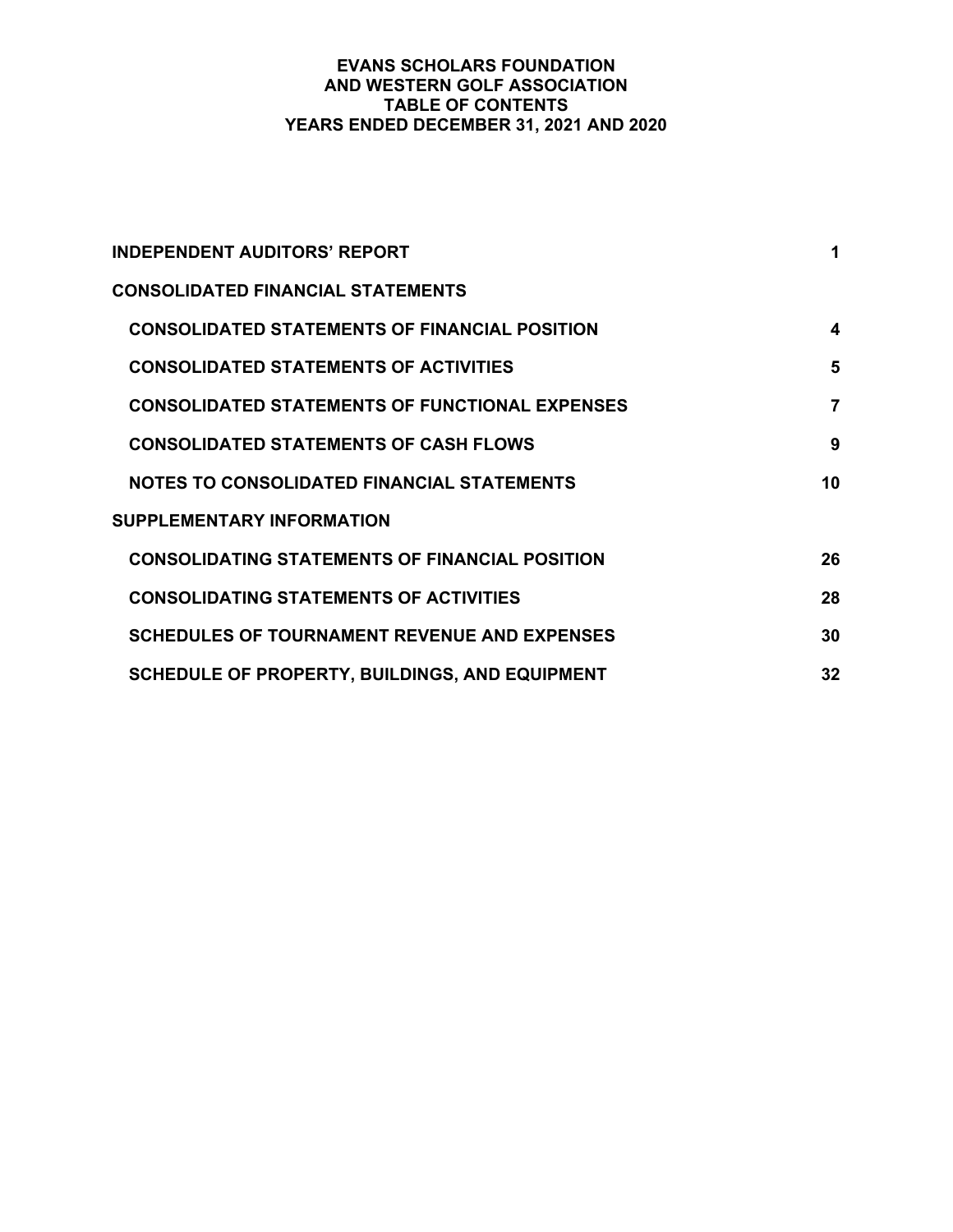

**CliftonLarsonAllen LLP CLAconnect.com**

# **INDEPENDENT AUDITORS' REPORT**

Trustees and Board of Governors Evans Scholars Foundation and Western Golf Association Glenview, Illinois

## **Report on the Audit of the Consolidated Financial Statements**

## *Opinion*

We have audited the accompanying consolidated financial statements of Evans Scholars Foundation (ESF) and Western Golf Association (WGA), which comprise the consolidated statements of financial position as of December 31, 2021 and 2020, and the related consolidated statements of activities, functional expenses, and cash flows for the years then ended, and the related notes to the consolidated financial statements.

In our opinion, the consolidated financial statements referred to above present fairly, in all material respects, the financial position of ESF and WGA as of December 31, 2021 and 2020, and the changes in their net assets and their cash flows for the years then ended in accordance with accounting principles generally accepted in the United States of America.

# *Basis for Opinion*

We conducted our audits in accordance with auditing standards generally accepted in the United States of America (GAAS). Our responsibilities under those standards are further described in the Auditors' Responsibilities for the Audit of the Consolidated Financial Statements section of our report. We are required to be independent of ESF and WGA and to meet our other ethical responsibilities in accordance with the relevant ethical requirements relating to our audits. We believe that the audit evidence we have obtained is sufficient and appropriate to provide a basis for our audit opinion.

# *Responsibilities of Management for the Consolidated Financial Statements*

Management is responsible for the preparation and fair presentation of the consolidated financial statements in accordance with accounting principles generally accepted in the United States of America, and for the design, implementation, and maintenance of internal control relevant to the preparation and fair presentation of consolidated financial statements that are free from material misstatement, whether due to fraud or error.

In preparing the consolidated financial statements, management is required to evaluate whether there are conditions or events, considered in the aggregate, that raise substantial doubt about ESF's and WGA's ability to continue as a going concern for one year after the date the consolidated financial statements are available to be issued.



CLA is an independent member of Nexia International, a leading, global network of independent accounting and consulting firms. See nexia.com/member-firm-disclaimer for details.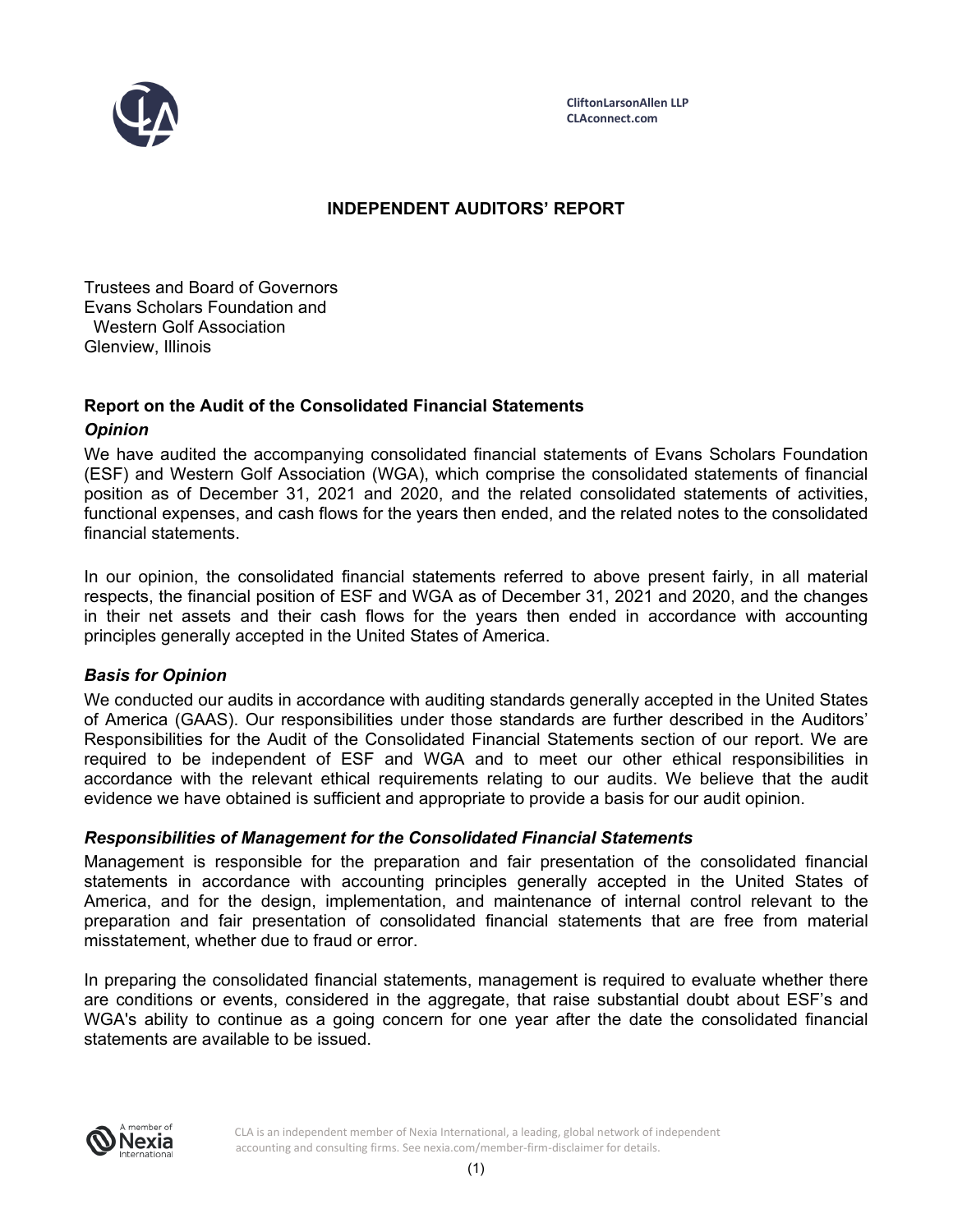# *Auditors' Responsibilities for the Audit of the Consolidated Financial Statements*

Our objectives are to obtain reasonable assurance about whether the consolidated financial statements as a whole are free from material misstatement, whether due to fraud or error, and to issue an auditors' report that includes our opinion. Reasonable assurance is a high level of assurance but is not absolute assurance and therefore is not a guarantee that an audit conducted in accordance with GAAS will always detect a material misstatement when it exists. The risk of not detecting a material misstatement resulting from fraud is higher than for one resulting from error, as fraud may involve collusion, forgery, intentional omissions, misrepresentations, or the override of internal control. Misstatements are considered material if there is a substantial likelihood that, individually or in the aggregate, they would influence the judgment made by a reasonable user based on the consolidated financial statements.

In performing an audit in accordance with GAAS, we:

- Exercise professional judgment and maintain professional skepticism throughout the audit.
- Identify and assess the risks of material misstatement of the consolidated financial statements, whether due to fraud or error, and design and perform audit procedures responsive to those risks. Such procedures include examining, on a test basis, evidence regarding the amounts and disclosures in the consolidated financial statements.
- Obtain an understanding of internal control relevant to the audit in order to design audit procedures that are appropriate in the circumstances, but not for the purpose of expressing an opinion on the effectiveness of ESF's and WGA's internal control. Accordingly, no such opinion is expressed.
- Evaluate the appropriateness of accounting policies used and the reasonableness of significant accounting estimates made by management, as well as evaluate the overall presentation of the consolidated financial statements.
- Conclude whether, in our judgment, there are conditions or events, considered in the aggregate, that raise substantial doubt about ESF's and WGA's ability to continue as a going concern for a reasonable period of time.

We are required to communicate with those charged with governance regarding, among other matters, the planned scope and timing of the audit, significant audit findings, and certain internal control related matters that we identified during the audit.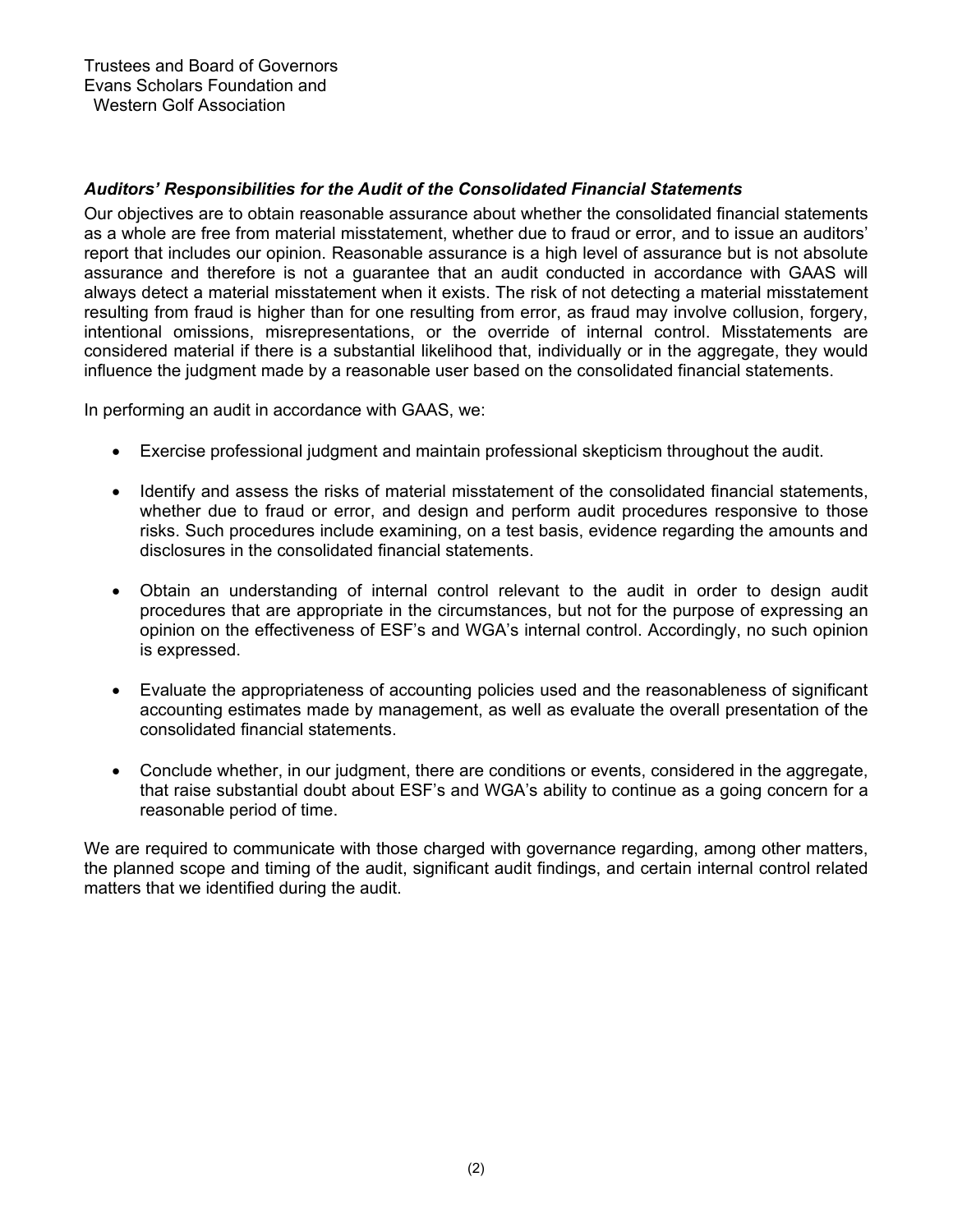Trustees and Board of Governors Evans Scholars Foundation and Western Golf Association

## *Supplementary Information*

Our audits were conducted for the purpose of forming an opinion on the consolidated financial statements as a whole. The consolidating statements of financial position, consolidating statements of activities, schedules of tournament revenue and expenses, and schedule of property, buildings, and equipment are presented for purposes of additional analysis and are not a required part of the consolidated financial statements. Such information is the responsibility of management and was derived from and relates directly to the underlying accounting and other records used to prepare the consolidated financial statements. The information has been subjected to the auditing procedures applied in the audit of the consolidated financial statements and certain additional procedures, including comparing and reconciling such information directly to the underlying accounting and other records used to prepare the consolidated financial statements or to the consolidated financial statements themselves, and other additional procedures in accordance with GAAS. In our opinion, the information is fairly stated in all material respects in relation to the consolidated financial statements as a whole.

Vifton Larson Allen LLP

**CliftonLarsonAllen LLP** 

Oak Brook, Illinois May 26, 2022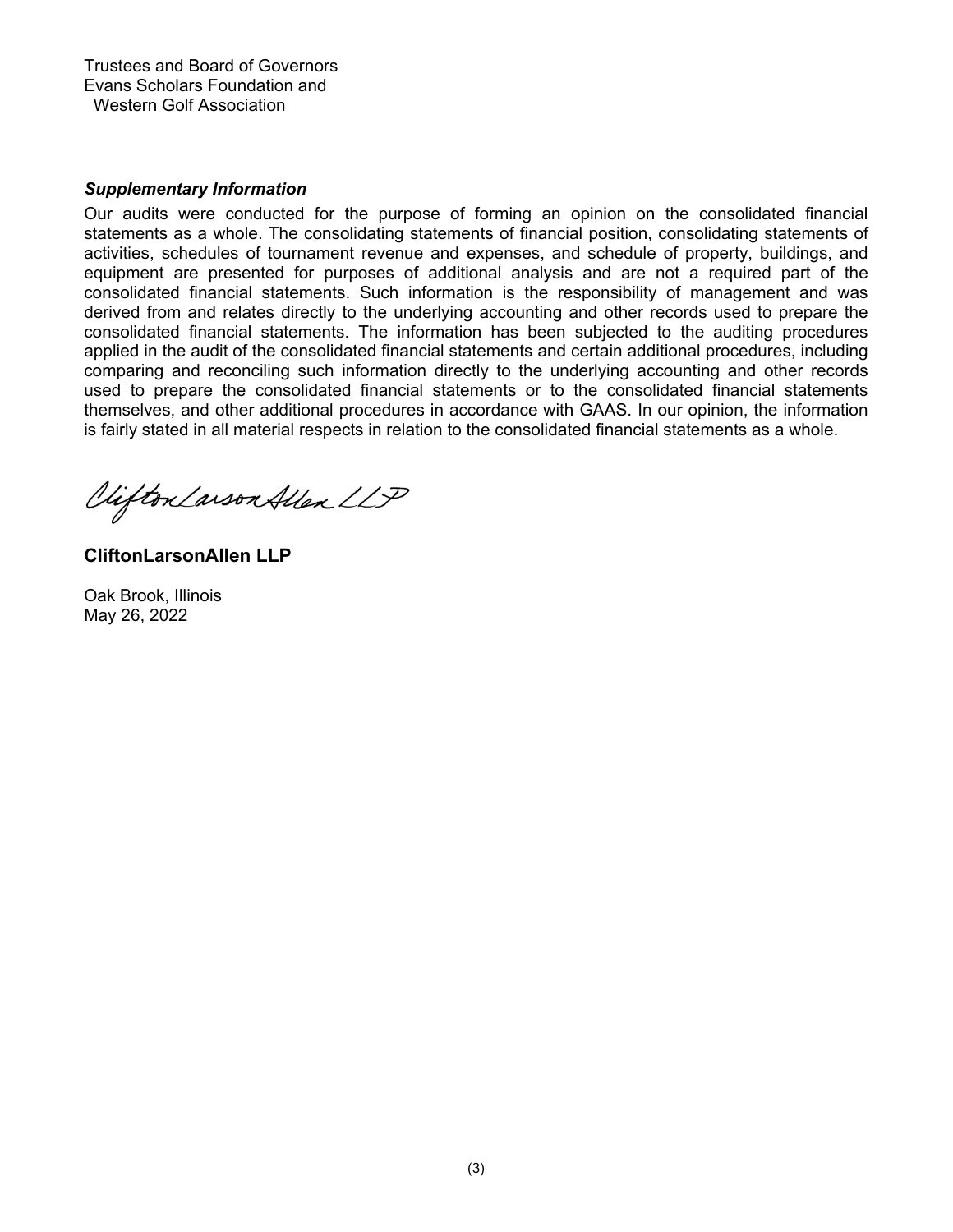## **EVANS SCHOLARS FOUNDATION AND WESTERN GOLF ASSOCIATION CONSOLIDATED STATEMENTS OF FINANCIAL POSITION YEARS ENDED DECEMBER 31, 2021 AND 2020**

|                                         | 2021             | 2020             |
|-----------------------------------------|------------------|------------------|
| <b>ASSETS</b>                           |                  |                  |
| Cash and Cash Equivalents               | \$<br>21,640,634 | 30,549,690<br>\$ |
| Accounts and Pledges Receivable, Net    | 35,767,813       | 26,002,309       |
| <b>Prepaid Expenses and Deposits</b>    | 2,148,472        | 2,332,525        |
| Investments                             | 157,370,910      | 111,363,177      |
| Property, Buildings, and Equipment, Net | 61,846,365       | 61,721,976       |
| Funds Held for Deferred Compensation    | 1,032,725        | 912,807          |
| <b>Total Assets</b>                     | \$279,806,919    | \$232,882,484    |
| <b>LIABILITIES AND NET ASSETS</b>       |                  |                  |
| <b>LIABILITIES</b>                      |                  |                  |
| Accounts Payable and Accrued Expenses   | \$<br>1,625,955  | \$<br>984,644    |
| Paycheck Protection Program Loan        |                  | 1,136,300        |
| <b>Deferred Revenue</b>                 | 5,620,645        | 6,640,489        |
| Deferred Compensation                   | 1,032,725        | 912,807          |
| <b>Total Liabilities</b>                | 8,279,325        | 9,674,240        |
| <b>NET ASSETS</b>                       |                  |                  |
| <b>Without Donor Restrictions</b>       | 234,827,925      | 195,263,639      |
| <b>With Donor Restrictions</b>          | 36,699,669       | 27,944,605       |
| <b>Total Net Assets</b>                 | 271,527,594      | 223,208,244      |
| <b>Total Liabilities and Net Assets</b> | \$279,806,919    | \$232,882,484    |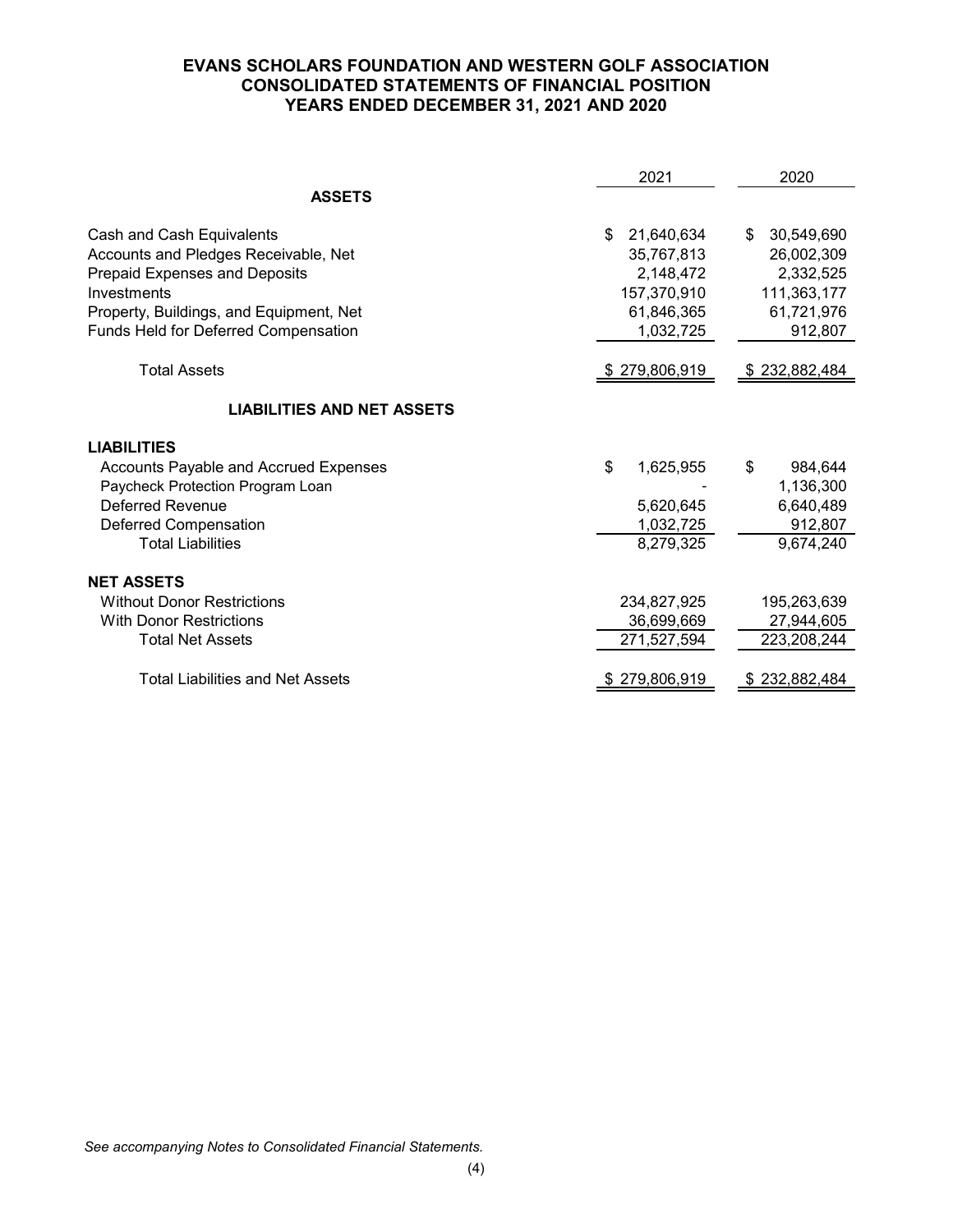## **EVANS SCHOLARS FOUNDATION AND WESTERN GOLF ASSOCIATION CONSOLIDATED STATEMENT OF ACTIVITIES YEAR ENDED DECEMBER 31, 2021**

|                                            | <b>Without Donor</b><br>Restrictions | <b>With Donor</b><br>Restrictions | Total             |
|--------------------------------------------|--------------------------------------|-----------------------------------|-------------------|
| <b>REVENUES AND OTHER SUPPORT</b>          |                                      |                                   |                   |
| Contributions:                             |                                      |                                   |                   |
| Par Club                                   | \$<br>22,479,915                     | \$                                | \$<br>22,479,915  |
| Leadership Gifts                           | 692,027                              | 9,897,133                         | 10,589,160        |
| Bag Tag, Events, and Other                 | 11,048,075                           | 8,184,125                         | 19,232,200        |
| <b>Tournament Revenue</b>                  | 25,558,585                           |                                   | 25,558,585        |
| <b>Membership Dues</b>                     | 16,500                               |                                   | 16,500            |
| Other Income, Net                          | 3,397,888                            |                                   | 3,397,888         |
| Net Assets Released from Restrictions      | 9,810,821                            | (9,810,821)                       |                   |
| <b>Total Revenues and Other Support</b>    | 73,003,811                           | 8,270,437                         | 81,274,248        |
| <b>EXPENSES</b>                            |                                      |                                   |                   |
| Program Expenses:                          |                                      |                                   |                   |
| Scholars' Expenses:                        |                                      |                                   |                   |
| Tuition, Housing, and Other Direct         |                                      |                                   |                   |
| Scholars' Expenses                         | 19,662,631                           |                                   | 19,662,631        |
| <b>Related Administrative Expenses</b>     | 2,608,985                            |                                   | 2,608,985         |
| House Depreciation                         | 2,453,482                            |                                   | 2,453,482         |
| <b>Tournament Expenses</b>                 | 20,049,132                           |                                   | 20,049,132        |
| Caddie Academy and Services                | 1,322,286                            |                                   | 1,322,286         |
| <b>Supporting Services:</b>                |                                      |                                   |                   |
| Fundraising                                | 5,666,021                            |                                   | 5,666,021         |
| <b>General and Administrative</b>          | 3,315,651                            |                                   | 3,315,651         |
| <b>Headquarters Depreciation</b>           | 663,683                              |                                   | 663,683           |
| <b>Total Expenses</b>                      | 55,741,871                           |                                   | 55,741,871        |
| <b>EXCESS REVENUE OVER EXPENSES</b>        | 17,261,940                           | 8,270,437                         | 25,532,377        |
| <b>NONOPERATING REVENUES</b>               |                                      |                                   |                   |
| Contributions - Scholarship Houses         | 128,255                              | 2,260,932                         | 2,389,187         |
| Investment Income, Net                     | 3,864,260                            | 73,831                            | 3,938,091         |
| Realized Gain on Sale of Investments, Net  | 21,411,757                           |                                   | 21,411,757        |
| Unrealized Gain (Loss) on Investments, Net | (5,246,597)                          | 294,535                           | (4,952,062)       |
| Net Assets Released from Restrictions      | 2,144,671                            | (2, 144, 671)                     |                   |
| <b>CHANGE IN NET ASSETS</b>                | 39,564,286                           | 8,755,064                         | 48,319,350        |
| Net Assets - Beginning of Year             | 195,263,639                          | 27,944,605                        | 223,208,244       |
| <b>NET ASSETS - END OF YEAR</b>            | \$<br>234,827,925                    | \$<br>36,699,669                  | \$<br>271,527,594 |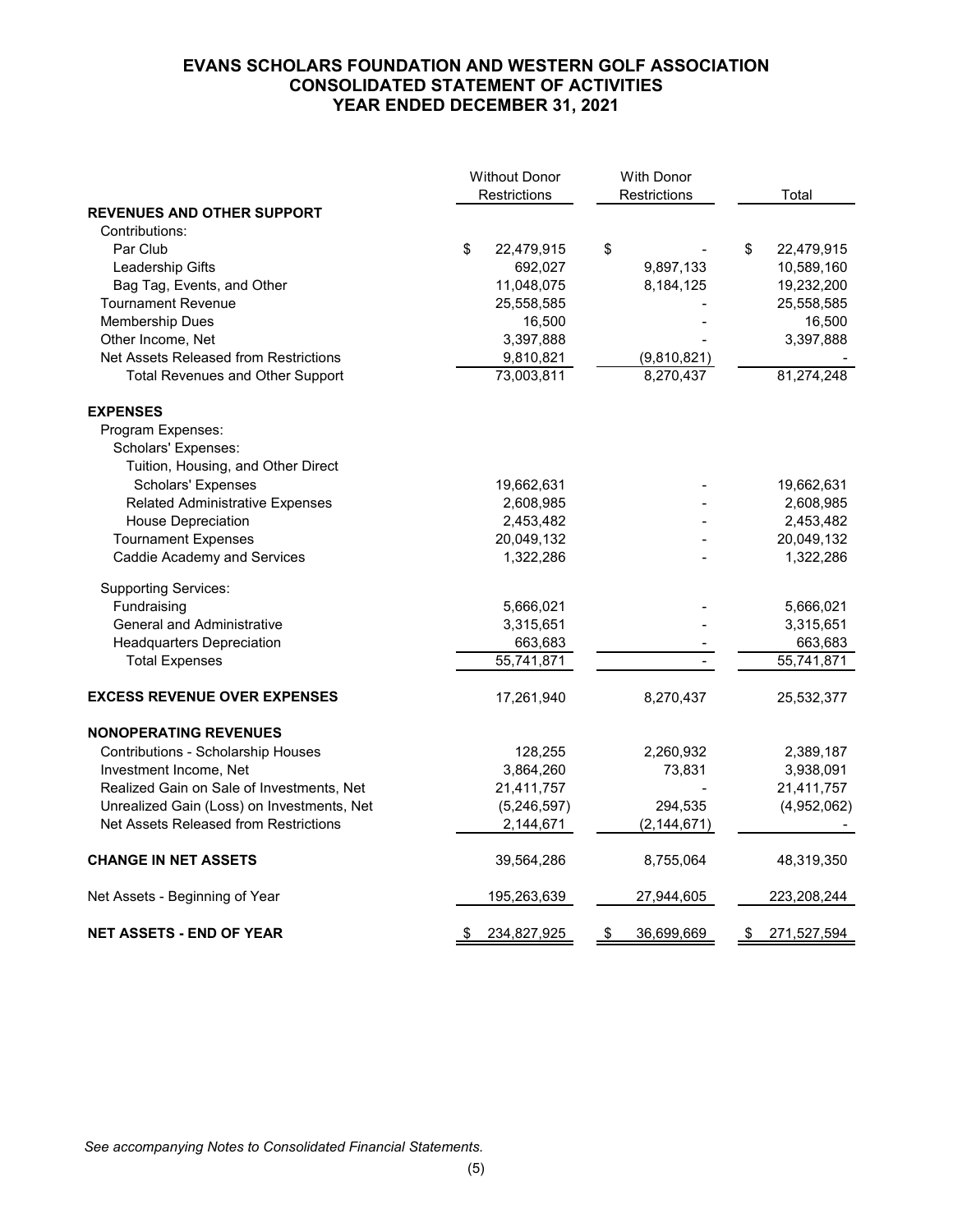## **EVANS SCHOLARS FOUNDATION AND WESTERN GOLF ASSOCIATION CONSOLIDATED STATEMENT OF ACTIVITIES YEAR ENDED DECEMBER 31, 2020**

|                                           | <b>Without Donor</b><br>Restrictions | <b>With Donor</b><br>Restrictions | Total             |
|-------------------------------------------|--------------------------------------|-----------------------------------|-------------------|
| <b>REVENUES AND OTHER SUPPORT</b>         |                                      |                                   |                   |
| Contributions:                            |                                      |                                   |                   |
| Par Club                                  | \$<br>20,222,483                     | \$                                | \$<br>20,222,483  |
| Leadership Gifts                          | 2,320,747                            | 6,635,783                         | 8,956,530         |
| Bag Tag, Events, and Other                | 6,773,667                            | 1,995,181                         | 8,768,848         |
| <b>Tournament Revenue</b>                 | 5,429,851                            |                                   | 5,429,851         |
| <b>Membership Dues</b>                    | 14,400                               |                                   | 14,400            |
| Other Income, Net                         | 135,189                              |                                   | 135,189           |
| Net Assets Released from Restrictions     | 8,309,150                            | (8,309,150)                       |                   |
| <b>Total Revenues and Other Support</b>   | 43,205,487                           | 321,814                           | 43,527,301        |
| <b>EXPENSES</b>                           |                                      |                                   |                   |
| Program Expenses:                         |                                      |                                   |                   |
| Scholars' Expenses:                       |                                      |                                   |                   |
| Tuition, Housing, and Other Direct        |                                      |                                   |                   |
| Scholars' Expenses                        | 17,565,677                           |                                   | 17,565,677        |
| <b>Related Administrative Expenses</b>    | 2,115,077                            |                                   | 2,115,077         |
| House Depreciation                        | 2,439,321                            |                                   | 2,439,321         |
| <b>Tournament Expenses</b>                | 5,118,614                            |                                   | 5,118,614         |
| Caddie Academy and Services               | 513,852                              |                                   | 513,852           |
| <b>Supporting Services:</b>               |                                      |                                   |                   |
| Fundraising                               | 4,560,342                            |                                   | 4,560,342         |
| <b>General and Administrative</b>         | 2,794,887                            |                                   | 2,794,887         |
| <b>Headquarters Depreciation</b>          | 659,202                              |                                   | 659,202           |
| <b>Total Expenses</b>                     | 35,766,972                           |                                   | 35,766,972        |
| <b>EXCESS REVENUE OVER EXPENSES</b>       | 7,438,515                            | 321,814                           | 7,760,329         |
| <b>NONOPERATING REVENUES</b>              |                                      |                                   |                   |
| Contributions - Scholarship Houses        | 148,323                              | 1,027,925                         | 1,176,248         |
| Investment Income, Net                    | 1,682,575                            | 37,299                            | 1,719,874         |
| Realized Gain on Sale of Investments, Net | 1,746,489                            |                                   | 1,746,489         |
| Unrealized Gain on Investments, Net       | 6,801,892                            | 188,945                           | 6,990,837         |
| Net Assets Released from Restrictions     | 1,054,761                            | (1,054,761)                       |                   |
| <b>CHANGE IN NET ASSETS</b>               | 18,872,555                           | 521,222                           | 19,393,777        |
| Net Assets - Beginning of Year            | 176,391,084                          | 27,423,383                        | 203,814,467       |
| <b>NET ASSETS - END OF YEAR</b>           | \$<br>195,263,639                    | \$<br>27,944,605                  | \$<br>223,208,244 |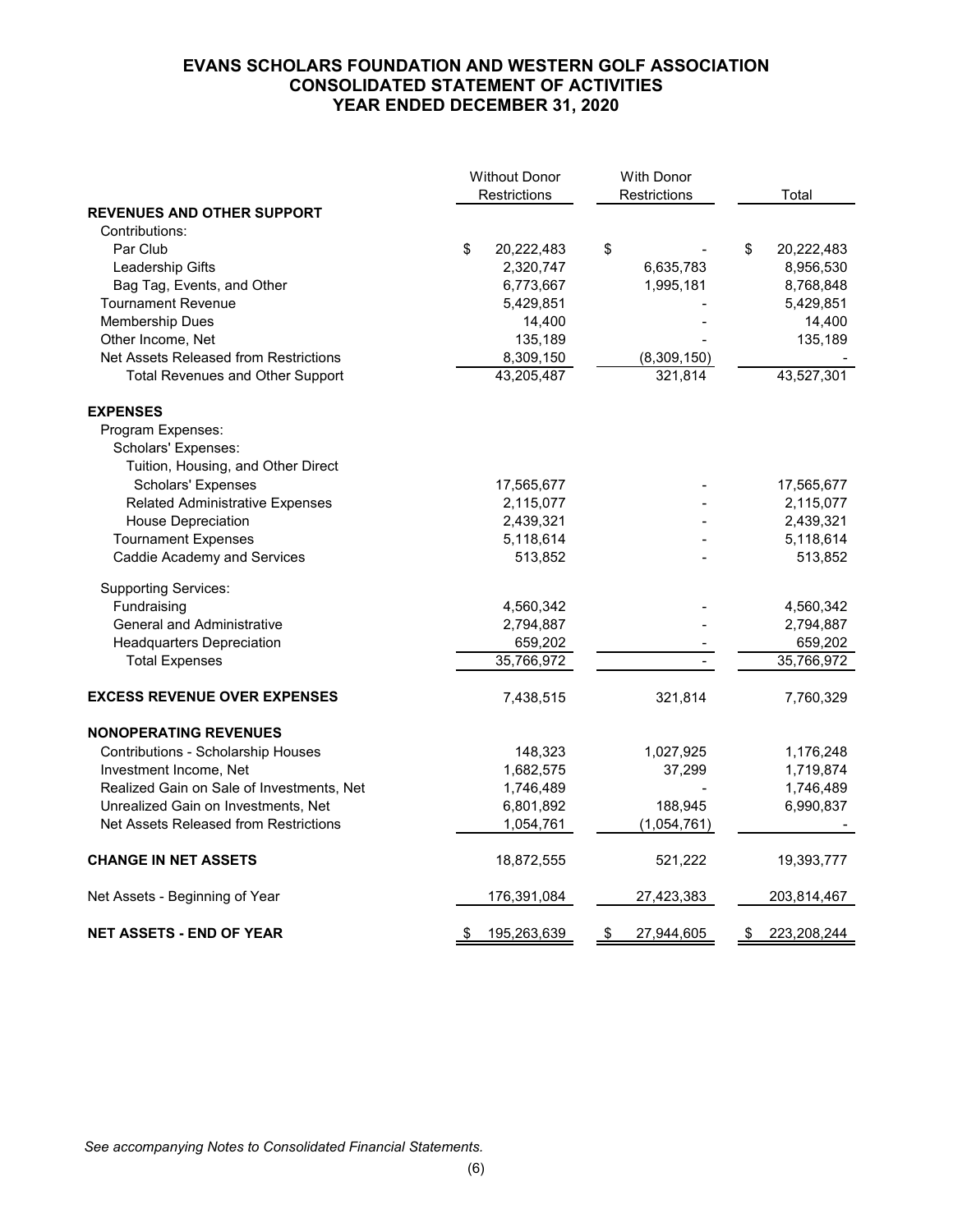#### **EVANS SCHOLARS FOUNDATION AND WESTERN GOLF ASSOCIATION CONSOLIDATED STATEMENT OF FUNCTIONAL EXPENSES YEAR ENDED DECEMBER 31, 2021**

|                                   | Program Expenses |                             |                 |    |            |                |            | <b>Supporting Expenses</b> |                 |    |           |    |                |     |            |
|-----------------------------------|------------------|-----------------------------|-----------------|----|------------|----------------|------------|----------------------------|-----------------|----|-----------|----|----------------|-----|------------|
|                                   | Scholars'        | Scholars'<br>Administrative |                 |    |            | Caddie Academy |            |                            | Total           |    |           |    | General        |     |            |
|                                   | <b>Direct</b>    |                             |                 |    |            |                | Tournament |                            | and Services    |    | Program   |    | Fundraising    | and |            |
|                                   | <b>Expenses</b>  |                             | <b>Expenses</b> |    | Expenses   |                | Expenses   |                            | <b>Expenses</b> |    | Expenses  |    | Administrative |     | Expenses   |
| Tuition                           | 15,507,985       | \$                          |                 | \$ |            | \$             |            |                            | 15,507,985      | \$ |           | \$ |                |     | 15,507,985 |
| Lodging                           | 682,888          |                             |                 |    |            |                |            |                            | 682,888         |    |           |    |                |     | 682,888    |
| <b>Graduate Resident Advisers</b> | 83,028           |                             |                 |    |            |                |            |                            | 83,028          |    |           |    |                |     | 83,028     |
| Maintenance                       | 1,778,623        |                             |                 |    |            |                |            |                            | 1,778,623       |    |           |    | 214,690        |     | 1,993,313  |
| Insurance                         | 428,318          |                             |                 |    |            |                |            |                            | 428,318         |    | 22,191    |    | 45,639         |     | 496,148    |
| Scholars' Awards                  | 15,447           |                             |                 |    |            |                |            |                            | 15,447          |    |           |    |                |     | 15,447     |
| <b>Scholars' Activities</b>       | 24,747           |                             |                 |    |            |                |            |                            | 24,747          |    |           |    |                |     | 24,747     |
| Other                             | 133,117          |                             | (374)           |    |            |                | 608,953    |                            | 741,696         |    | 123,271   |    | 583,474        |     | 1,448,441  |
| Honorariums                       |                  |                             | 91,529          |    |            |                |            |                            | 91,529          |    |           |    |                |     | 91,529     |
| <b>Selection Meetings</b>         |                  |                             | 22,282          |    |            |                |            |                            | 22,282          |    |           |    |                |     | 22,282     |
| Postage                           |                  |                             | 10,370          |    |            |                | 354        |                            | 10,724          |    | 171,530   |    | 15,180         |     | 197,434    |
| Payroll and Related Expenses      |                  |                             | 2,122,166       |    | 2,746,333  |                | 686,862    |                            | 5,555,361       |    | 3,201,716 |    | 1,948,329      |     | 10,705,406 |
| Par Club Premiums                 |                  |                             |                 |    |            |                |            |                            |                 |    | 315,786   |    |                |     | 315,786    |
| <b>Utilities</b>                  | 1,008,478        |                             | 9,967           |    |            |                |            |                            | 1,018,445       |    | 15,319    |    | 12,825         |     | 1,046,589  |
| Travel                            |                  |                             | 126,126         |    |            |                | 26,117     |                            | 152,243         |    | 466,977   |    | 82,561         |     | 701,781    |
| <b>Printing and Stationery</b>    |                  |                             | 1,546           |    |            |                |            |                            | 1,546           |    | 214,685   |    | 405            |     | 216,636    |
| Supplies                          |                  |                             | 17,773          |    |            |                |            |                            | 17,773          |    |           |    | 49,241         |     | 67,014     |
| Bag Tag                           |                  |                             |                 |    |            |                |            |                            |                 |    | 161,300   |    |                |     | 161,300    |
| Computer                          |                  |                             |                 |    |            |                |            |                            |                 |    | 132,300   |    |                |     | 132,300    |
| <b>Professional Services</b>      |                  |                             | 20,227          |    |            |                |            |                            | 20,227          |    | 256,838   |    | 363,307        |     | 640,372    |
| <b>Endowment Fund</b>             |                  |                             |                 |    |            |                |            |                            |                 |    | 584,108   |    |                |     | 584,108    |
| <b>Alumni Association</b>         |                  |                             | 187,373         |    |            |                |            |                            | 187,373         |    |           |    |                |     | 187,373    |
| Scholarship House Depreciation    | 2,453,482        |                             |                 |    |            |                |            |                            | 2,453,482       |    |           |    |                |     | 2,453,482  |
| <b>Headquarters Depreciation</b>  |                  |                             |                 |    |            |                |            |                            |                 |    |           |    | 663,683        |     | 663,683    |
| Tournament                        |                  |                             |                 |    | 17,302,799 |                |            |                            | 17,302,799      |    |           |    |                |     | 17,302,799 |
| <b>Total Functional Expenses</b>  | 22,116,113       | - \$                        | 2,608,985       | \$ | 20,049,132 | - \$           | 1,322,286  | S                          | 46,096,516      |    | 5,666,021 | \$ | 3,979,334      | S   | 55,741,871 |
| PERCENT OF TOTAL EXPENSES         |                  |                             |                 |    |            |                |            |                            | 82.7%           |    | 10.2%     |    | 7.1%           |     | 100%       |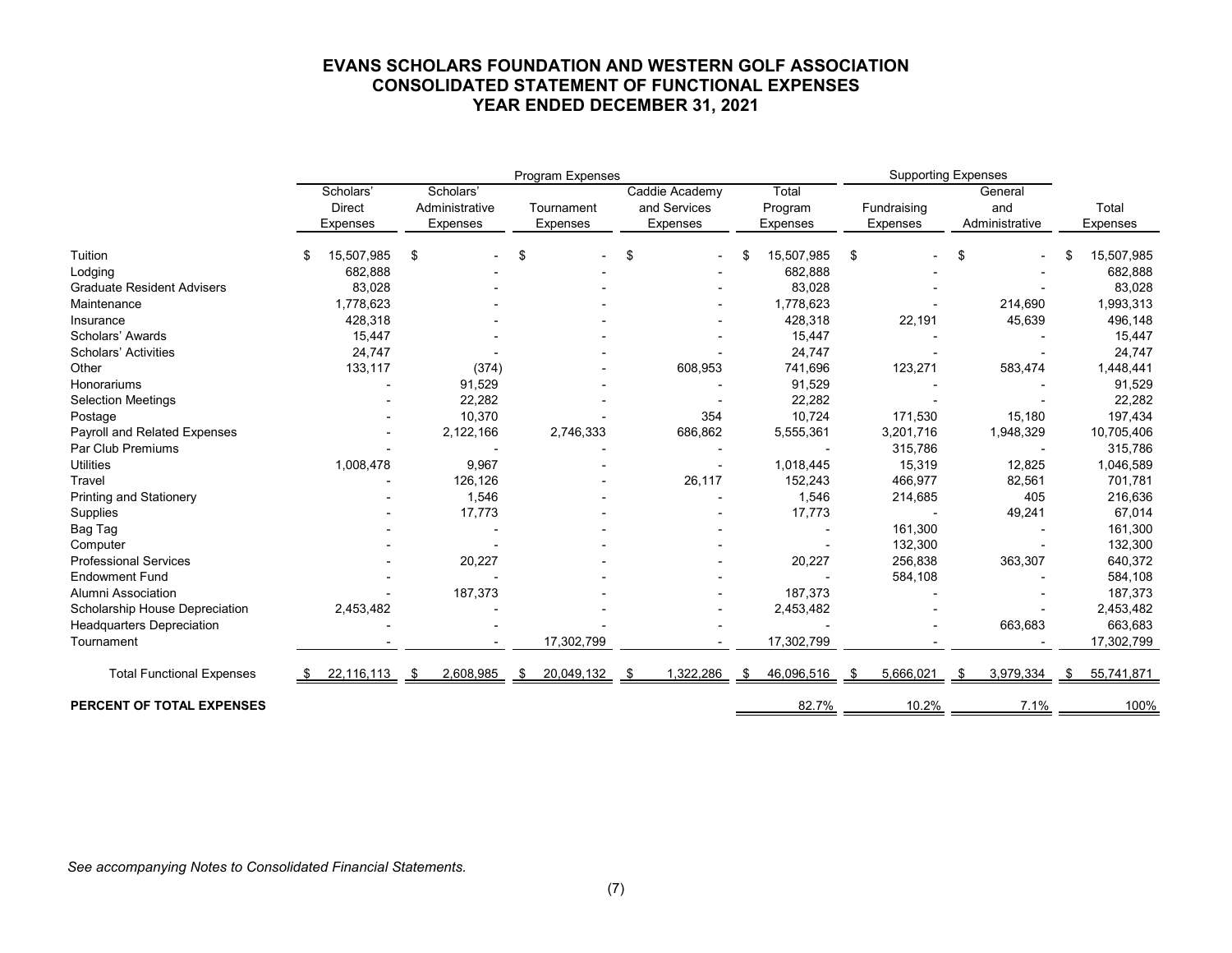#### **EVANS SCHOLARS FOUNDATION AND WESTERN GOLF ASSOCIATION CONSOLIDATED STATEMENT OF FUNCTIONAL EXPENSES YEAR ENDED DECEMBER 31, 2020**

|                                   | <b>Program Expenses</b> |                |           |    |           |      | <b>Supporting Expenses</b> |    |                 |    |           |                |           |          |            |  |       |
|-----------------------------------|-------------------------|----------------|-----------|----|-----------|------|----------------------------|----|-----------------|----|-----------|----------------|-----------|----------|------------|--|-------|
|                                   | Scholars'               |                | Scholars' |    |           |      | Caddie Academy             |    | Total           |    |           |                | General   |          |            |  |       |
|                                   | <b>Direct</b>           | Administrative |           |    |           |      | Tournament                 |    | and Services    |    | Program   | Fundraising    |           |          | and        |  | Total |
|                                   | <b>Expenses</b>         |                | Expenses  |    | Expenses  |      | Expenses                   |    | <b>Expenses</b> |    | Expenses  | Administrative |           | Expenses |            |  |       |
| Tuition                           | 14,514,485              | \$             |           | \$ |           | \$   |                            |    | 14,514,485      | \$ |           | \$             |           |          | 14,514,485 |  |       |
| Lodging                           | 663,829                 |                |           |    |           |      |                            |    | 663,829         |    |           |                |           |          | 663,829    |  |       |
| <b>Graduate Resident Advisers</b> | 67,632                  |                |           |    |           |      |                            |    | 67,632          |    |           |                |           |          | 67,632     |  |       |
| Maintenance                       | 947,177                 |                |           |    |           |      |                            |    | 947,177         |    |           |                | 152,538   |          | 1,099,715  |  |       |
| Insurance                         | 386,460                 |                |           |    |           |      |                            |    | 386,460         |    | 36,299    |                | 52,251    |          | 475,010    |  |       |
| Scholars' Awards                  | 874                     |                |           |    |           |      |                            |    | 874             |    |           |                |           |          | 874        |  |       |
| <b>Scholars' Activities</b>       | 115,301                 |                |           |    |           |      |                            |    | 115,301         |    |           |                |           |          | 115,301    |  |       |
| Other                             | 75,129                  |                | 8,167     |    |           |      | 126,179                    |    | 209,475         |    | 106,532   |                | 446,879   |          | 762,886    |  |       |
| Honorariums                       |                         |                | 90,000    |    |           |      |                            |    | 90,000          |    |           |                |           |          | 90,000     |  |       |
| <b>Selection Meetings</b>         |                         |                | 54,731    |    |           |      |                            |    | 54,731          |    |           |                |           |          | 54,731     |  |       |
| Postage                           |                         |                | 11,340    |    |           |      | 903                        |    | 12,243          |    | 251,173   |                | 11,250    |          | 274,666    |  |       |
| Payroll and Related Expenses      |                         |                | 1,674,636 |    | 2,102,784 |      | 382,707                    |    | 4,160,127       |    | 2,259,204 |                | 1,641,133 |          | 8,060,464  |  |       |
| Par Club Premiums                 |                         |                |           |    |           |      |                            |    |                 |    | 229,257   |                |           |          | 229,257    |  |       |
| <b>Utilities</b>                  | 794,790                 |                | 9,345     |    |           |      |                            |    | 804,135         |    | 15,523    |                | 9,927     |          | 829,585    |  |       |
| Travel                            |                         |                | 74,784    |    |           |      | 4,063                      |    | 78,847          |    | 252,924   |                | 57,952    |          | 389,723    |  |       |
| <b>Printing and Stationery</b>    |                         |                | 774       |    |           |      |                            |    | 774             |    | 346,686   |                | 383       |          | 347,843    |  |       |
| Supplies                          |                         |                | 15,634    |    |           |      |                            |    | 15,634          |    |           |                | 46,301    |          | 61,935     |  |       |
| Bag Tag                           |                         |                |           |    |           |      |                            |    |                 |    | 83,115    |                |           |          | 83,115     |  |       |
| Computer                          |                         |                |           |    |           |      |                            |    |                 |    | 120,010   |                |           |          | 120,010    |  |       |
| <b>Professional Services</b>      |                         |                | 25,860    |    |           |      |                            |    | 25,860          |    | 349,799   |                | 376,273   |          | 751,932    |  |       |
| <b>Endowment Fund</b>             |                         |                |           |    |           |      |                            |    |                 |    | 509,820   |                |           |          | 509,820    |  |       |
| Alumni Association                |                         |                | 149,806   |    |           |      |                            |    | 149,806         |    |           |                |           |          | 149,806    |  |       |
| Scholarship House Depreciation    | 2,439,321               |                |           |    |           |      |                            |    | 2,439,321       |    |           |                |           |          | 2,439,321  |  |       |
| <b>Headquarters Depreciation</b>  |                         |                |           |    |           |      |                            |    |                 |    |           |                | 659,202   |          | 659,202    |  |       |
| Tournament                        |                         |                |           |    | 3,015,830 |      |                            |    | 3,015,830       |    |           |                |           |          | 3,015,830  |  |       |
| <b>Total Functional Expenses</b>  | 20,004,998              | - \$           | 2,115,077 | \$ | 5,118,614 | - 95 | 513,852                    | \$ | 27,752,541      |    | 4,560,342 | S              | 3,454,089 | S        | 35,766,972 |  |       |
| PERCENT OF TOTAL EXPENSES         |                         |                |           |    |           |      |                            |    | 77.6%           |    | 12.8%     |                | 9.7%      |          | 100%       |  |       |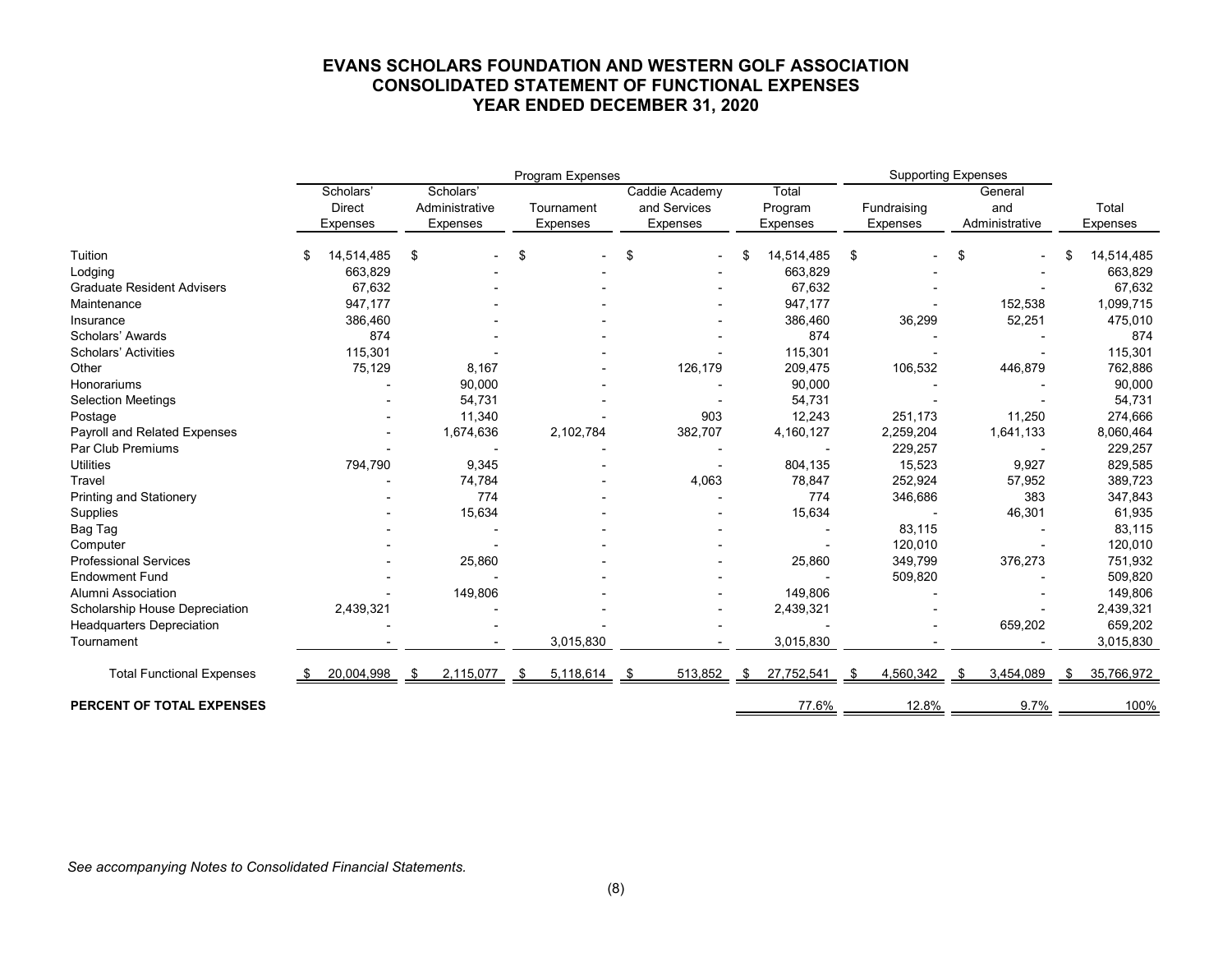## **EVANS SCHOLARS FOUNDATION AND WESTERN GOLF ASSOCIATION CONSOLIDATED STATEMENTS OF CASH FLOWS YEARS ENDED DECEMBER 31, 2021 AND 2020**

|                                                         | 2021             | 2020             |
|---------------------------------------------------------|------------------|------------------|
| <b>CASH FLOWS FROM OPERATING ACTIVITIES</b>             |                  |                  |
| Change in Net Assets                                    | 48,319,350       | 19,393,777<br>\$ |
| Adjustments to Reconcile Change in Net Assets to Net    |                  |                  |
| Cash Provided by Operating Activities:                  |                  |                  |
| Depreciation                                            | 3,117,165        | 3,098,523        |
| Provision for Uncollectible Pledges, Net                | 398,096          | 200,297          |
| Change in Discount on Pledges Receivable                | 47,024           | (417, 696)       |
| Realized Gain on Sale of Investments, Net               | (21, 411, 757)   | (1,746,489)      |
| Forgiveness of Debt                                     | (2,263,330)      |                  |
| Unrealized (Gain) Loss on Investments, Net              | 4,952,062        | (6,990,837)      |
| Change in Cash Surrender Value of Donor Life Insurance  | 102,101          | 285,415          |
| Effects of Changes in Operating Assets and Liabilities: |                  |                  |
| Accounts and Pledges Receivable                         | (10, 312, 725)   | 2,361,086        |
| <b>Prepaid Expenses and Deposits</b>                    | 184,053          | (802, 873)       |
| Accounts Payable and Accrued Expenses                   | 641,311          | (855, 637)       |
| <b>Deferred Revenue</b>                                 | (1,019,844)      | 2,282,389        |
| Net Cash Provided by Operating Activities               | 22,753,506       | 16,807,955       |
| <b>CASH FLOWS FROM INVESTING ACTIVITIES</b>             |                  |                  |
| Proceeds from Sales and Maturities of Investments       | 138,474,901      | 17,656,194       |
| Purchases of Investments                                | (168, 022, 939)  | (23, 641, 621)   |
| Purchases of Property, Buildings, and Equipment         | (3,241,554)      | (261, 668)       |
| Net Cash Used by Investing Activities                   | (32,789,592)     | (6, 247, 095)    |
| <b>CASH FLOWS FROM FINANCING ACTIVITIES</b>             |                  |                  |
| Proceeds from Paycheck Protection Loan                  | 1,127,030        | 1,136,300        |
| NET INCREASE (DECREASE) IN CASH AND CASH EQUIVALENTS    | (8,909,056)      | 11,697,160       |
| Cash and Cash Equivalents - Beginning of Year           | 30,549,690       | 18,852,530       |
| CASH AND CASH EQUIVALENTS - END OF YEAR                 | 21,640,634<br>\$ | \$<br>30,549,690 |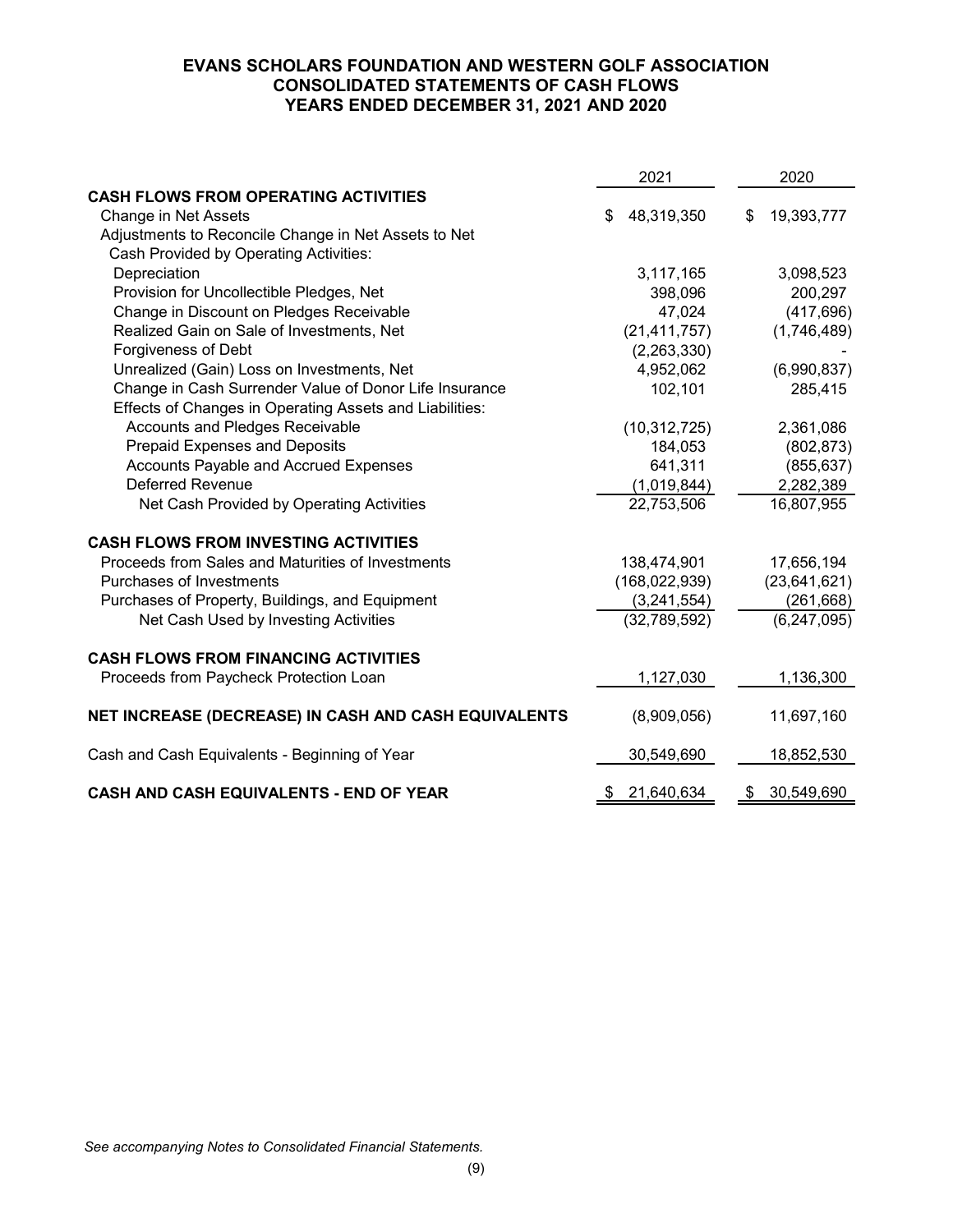# **NOTE 1 SUMMARY OF SIGNIFICANT ACCOUNTING POLICIES**

# **Organization**

Evans Scholars Foundation – Trust (ESFT) is a charitable trust created to receive and use the net income and principal of the trust estate in order to provide scholarships and other educational opportunities for caddies. Evans Scholars Foundation – Corporation (ESFC) is a nonprofit corporation established to hold the excess cash and investments of ESFT. Both ESFT and ESFC are collectively referred to as "Evans Scholars Foundation" (ESF). Western Golf Association (WGA) was formed to promote and supervise any and all matters and activities pertaining to or for the benefit of caddies, to promote and provide means and facilities for the education of caddies, and to generally promote the interests of golf. WGA annually sponsors the BMW Championship. WGA is affiliated with ESF by management agreement and in practice, acts as the administrator of ESF, and has the power to appoint the trustees of ESF.

ESF is exempt from federal income taxes under Section 501(c)(3) of the Internal Revenue Code (IRC) and is also exempt from state income taxes. In addition, ESF qualifies for the charitable contribution deduction under Section 170(b)(1)(A) and has been classified as an organization that is not a private foundation under Section 509(a)(1). WGA is exempt from federal income taxes under Section  $501(c)(4)$  of the IRC, and is also exempt from state income taxes.

The federal and state tax returns of ESF and WGA for 2018, 2019, and 2020 are subject to examination by the Internal Revenue Service and state taxing authorities, generally for three years after they were filed. ESF and WGA have determined that it is not necessary to record a liability for uncertain tax positions as of December 31, 2021.

ESF's and WGA's fiscal year ends on December 31. Significant accounting policies followed by ESF and WGA (hereinafter referred to as the "Organization") are presented below.

# **Use of Estimates in Preparing Consolidated Financial Statements**

The preparation of consolidated financial statements in conformity with accounting principles generally accepted in the United States of America requires management to make estimates and assumptions that affect the reported amounts of assets and liabilities and disclosure of contingent assets and liabilities at the date of the consolidated financial statements and the reported amounts of revenues and expenses during the reporting period. Actual results could differ from those estimates.

## **Consolidated Financial Statement Presentation**

The accompanying consolidated financial statements include the accounts of ESF and WGA. All significant transactions between ESF and WGA have been eliminated in consolidation. Consolidated financial statement presentation follows accounting principles generally accepted in the United States of America.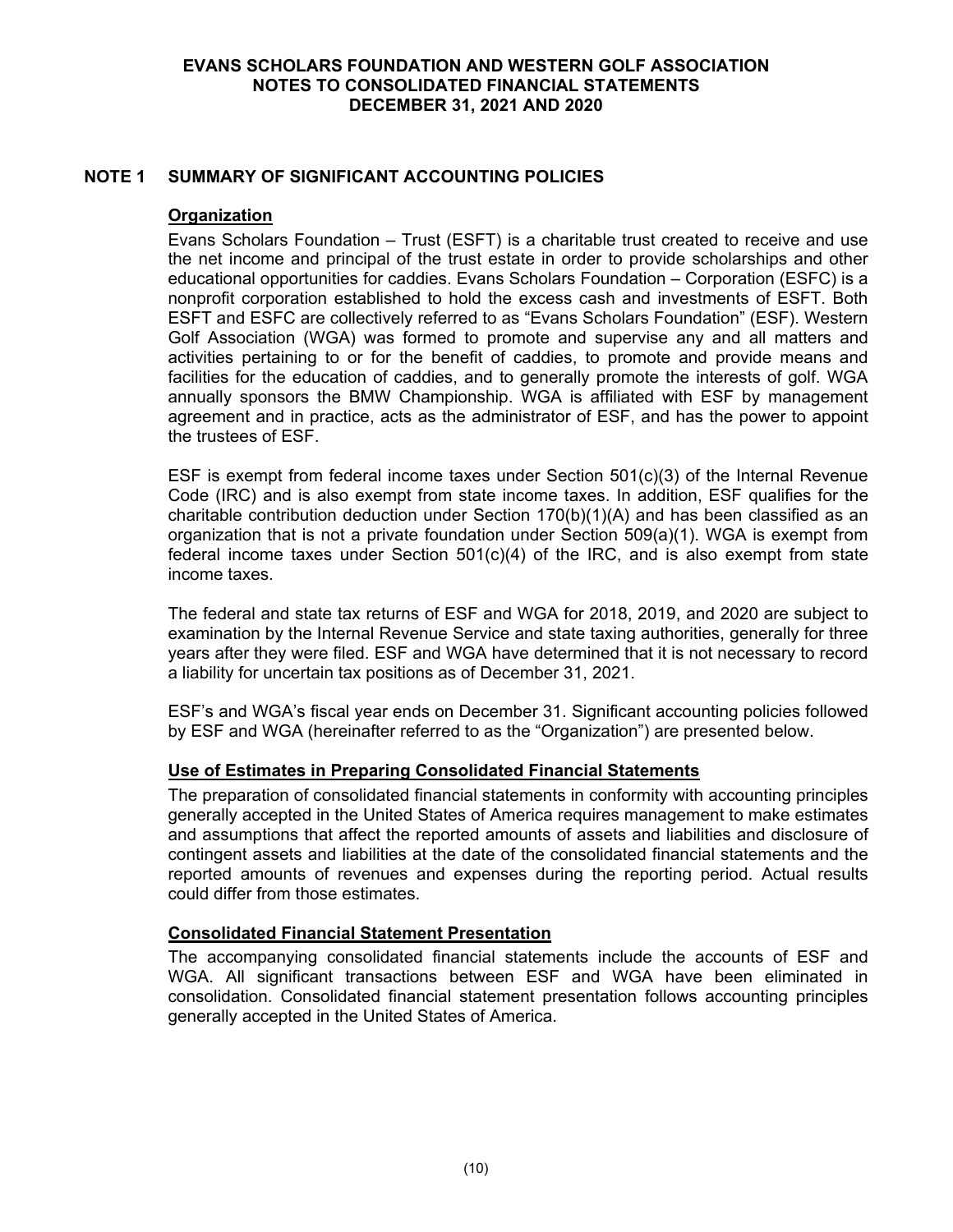# **NOTE 1 SUMMARY OF SIGNIFICANT ACCOUNTING POLICIES (CONTINUED)**

# **Basis of Accounting**

The consolidated financial statements have been prepared using the accrual basis of accounting.

These consolidated financial statements have been prepared to focus on the Organization as a whole and to present balances and transactions classified according to the existence or absence of donor-imposed restrictions. This has been accomplished by classifying transactions into two classes of net assets – net assets without donor restrictions and net assets with donor restrictions. Furthermore, the Organization distinguishes net assets without donor restrictions between several funds of net assets (operating, property and McGuigan endowment). Descriptions of the two net asset categories are as follows:

*Net Assets Without Donor Restrictions* –

- *Operating Fund* represents the accumulation of operating surpluses.
- *Property Fund* represents the net investment in property, buildings, and equipment.
- *McGuigan Endowment Fund* represents unrestricted contributions and investment earnings as well as unrestricted operating surpluses not otherwise included in the Operating and Property Funds.

*Net Assets With Donor Restrictions* – include assets whose use is limited by donorimposed time and/or purpose restrictions.

# **Public Support and Revenue**

Contributions are recognized when the donor makes a promise to give to the Organization that is, in substance, unconditional. Contributions other than cash are recorded at estimated fair value.

Public support and revenue are reported as increases in net assets without donor restrictions unless use of the related assets is limited by donor-imposed restrictions. Gains and losses on investments are reported as increases or decreases in net assets without donor restrictions unless their use is restricted by explicit donor stipulation or law. When a restriction expires or has been met, net assets with donor restrictions are reclassified to net assets without donor restrictions and reported in the consolidated statements of activities as "Net Assets Released from Restriction."

Public support and revenue principally consist of the following:

## Par Club, Leadership, and Other Contributions

Contributions are considered to be available for use unless specifically restricted by the donor. Other contributions consist of bag tag, event revenues, endowment contributions, nonrecurring bequests, legacies, and other contributions from donors.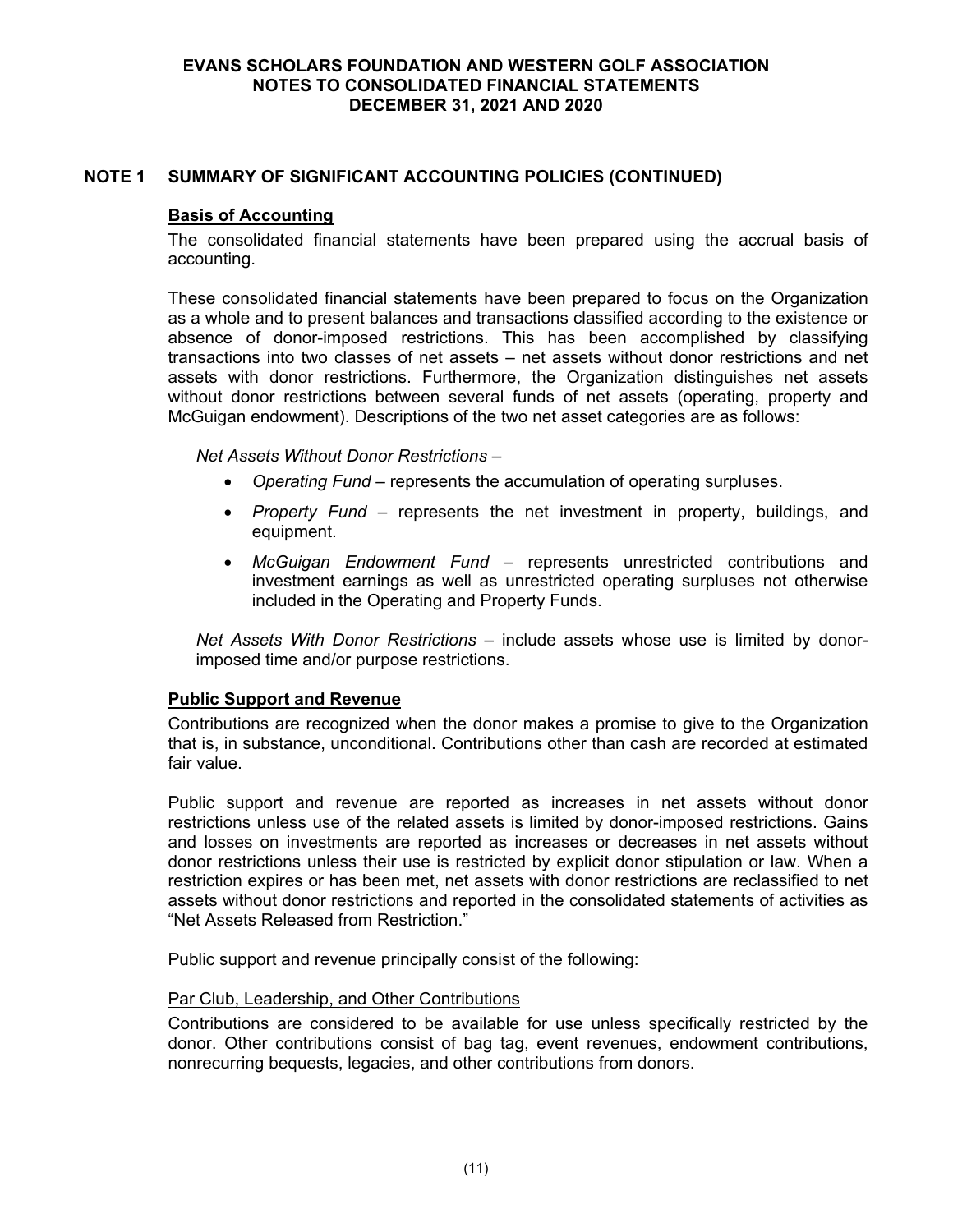# **NOTE 1 SUMMARY OF SIGNIFICANT ACCOUNTING POLICIES (CONTINUED)**

## **Public Support and Revenue (Continued)**

Par Club, Leadership, and Other Contributions (Continued) Other contribution revenue consisted of the following at December 31:

2021 2020 Bag Tag \$ 954,229 \$ 822,515 Events 1,911,374 1,249,416 Endowment Contributions 12,296,470 3,998,322 Legacies and Bequests 553,560 522,862 Other 3,516,567 2,175,733 Total 19,232,200 \$ 8,768,848

## Tournament Revenue

Income and expenses associated with tournaments are recognized during the year in which the tournament is held. Income received and expenses incurred for future tournaments are deferred until the year that tournament takes place.

## Donated Services and In-Kind Contributions

The trustees of ESF and the officers and directors of WGA have donated significant amounts of their time and related out-of-pocket expenses on behalf of ESF. The consolidated financial statements do not reflect the value of these contributed services because they do not meet recognition criteria prescribed by accounting principles generally accepted in the United States of America.

# **Functional Allocation of Costs**

The consolidated statements of functional expenses report certain categories of expenses that are attributable to more than one program or supporting function. Therefore, these expenses require allocation on a reasonable basis that is consistently applied. The expenses that are allocated include salaries and benefits, which are allocated based on the estimated time spent on various activities, depreciation, and occupancy costs.

## **Cash and Cash Equivalents**

The Organization considers all liquid investments with a maturity of three months or less when purchased to be cash equivalents. Such instruments purchased with endowment funds are classified as "Investments" in the consolidated statements of financial position.

The Organization maintains its cash accounts primarily with banks located in Chicago, Illinois. Balances in all accounts are insured by the Federal Deposit Insurance Corporation (FDIC) up to \$250,000 per depositor per bank.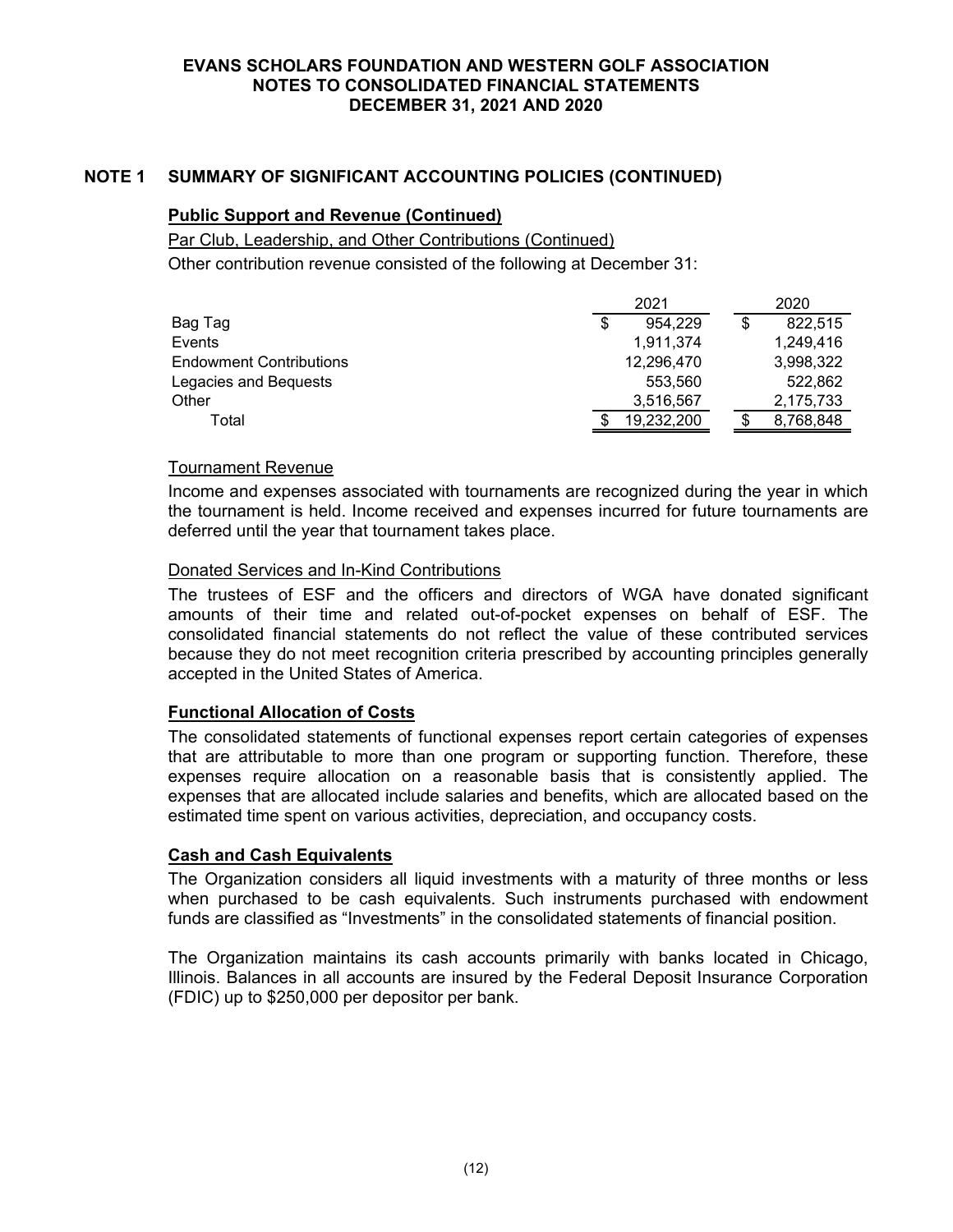# **NOTE 1 SUMMARY OF SIGNIFICANT ACCOUNTING POLICIES (CONTINUED)**

## **Accounts and Pledges Receivable**

Accounts and pledges receivable primarily consist of Par Club contributions or special event proceeds collected by country clubs or associations on the Organization's behalf and not yet remitted to the Organization as of December 31, and unconditional promises to give from individuals for the Operating Fund, capital fundraising campaigns, and the McGuigan Endowment Fund. Unconditional promises to give are recognized as revenue or other support in the period that the promise is made. Conditional promises to give, which primarily consist of bequests, are not recorded until the related estate clears probate. Known bequests totaled approximately \$96,996,000 and \$84,615,000 at December 31, 2021 and 2020, respectively. These amounts have not cleared probate court, as such they are not recorded in the consolidated financial statements.

Charitable remainder trusts are contributions from which the Organization will receive a percentage of the remaining assets upon the death of the initial beneficiaries. A receivable has been recorded for the present value of the expected future cash flows using published life expectancy tables and a discount rate of 1.6% and 0.6% at December 31, 2021 and 2020, respectively, and is included with accounts and pledges receivable, net on the accompanying consolidated statements of financial position. The fair value of the receivable is updated annually and the change in value and amortization of the present value discounts are included in contribution revenue.

The carrying amount of unconditional promises to give is reduced by a valuation allowance that reflects management's best estimate of amounts that will not be collected. The allowance for uncollectible amounts is based on management's assessment of the collectability of specific promises to give. If actual defaults are higher than the historical experience, management's estimates of the recoverability of amount due the Organization could be adversely affected.

## **Investments**

The Organization carries investments in marketable securities with readily determinable fair values and investments in debt securities and alternatives at their fair values in the consolidated statements of financial position. Realized and unrealized gains and losses are included in the change in net assets in the accompanying consolidated statements of activities.

Donated securities are recorded at market value on the date received, or at a nominal value determined by management when the market value is not readily determinable. Donated securities are sold as soon as practical after donation.

## **Property, Buildings, and Equipment**

Property, buildings, and equipment are presented in the consolidated statements of financial position at cost less accumulated depreciation. Equipment purchases in excess of \$25,000 per item are capitalized. Building and equipment are depreciated using the straight-line method over the estimated useful lives of the assets.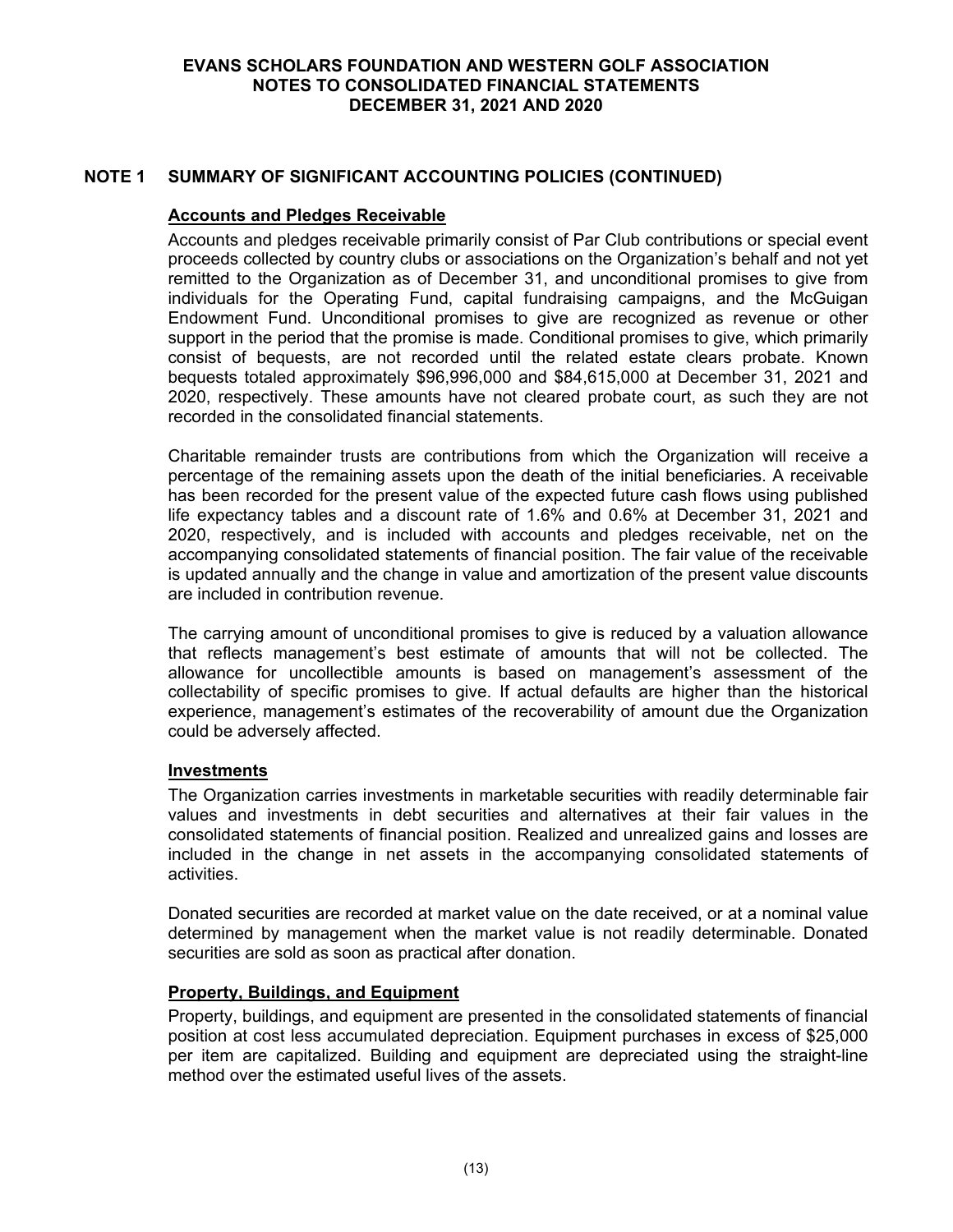# **NOTE 1 SUMMARY OF SIGNIFICANT ACCOUNTING POLICIES (CONTINUED)**

## **Property, Buildings, and Equipment (Continued)**

The following estimated useful lives have been assigned to capitalized assets:

| Automobiles                         | 3 Years        |
|-------------------------------------|----------------|
| Furniture, Fixtures, and Equipment  | 5 Years        |
| Building and Leasehold Improvements | 10 to 15 Years |
| <b>Buildings</b>                    | 20 to 40 Years |

## **Impairment of Long-Lived Assets**

The Organization reviews long-lived assets for impairment whenever events or changes in circumstances indicate the carrying amount of an asset may not be recoverable. Recoverability of assets to be held and used is measured by a comparison of the carrying amount of an asset to future undiscounted net cash flows expected to be generated by the asset. If such assets are considered to be impaired, the impairment to be recognized is measured by the amount by which the carrying amount of the assets exceeds the fair value of the assets. Assets to be disposed of are reported at the lower of carrying amount or the fair value less costs to sell. Management has determined that there has been no significant impairment of long-lived assets.

# **Advertising**

The Organization incurs advertising expense in conjunction with hosting the annual BMW Championship. Advertising expenses incurred for each tournament are recognized during the year in which the tournament is held.

# **Liquidity**

As part of the Organization's liquidity management, it has a policy to structure its financial assets to be available as its general expenditures, liabilities, and other obligations come due. To help manage unanticipated liquidity needs, the Organization has a committed line of credit of \$15,000,000 upon which it could draw. Additionally, the Organization has boarddesignated net assets without donor restrictions that, while the Organization does not intend to spend, the amounts could be made available for current operations, if necessary.

|                                                                                 | 2021              | 2020              |
|---------------------------------------------------------------------------------|-------------------|-------------------|
| Cash and Cash Equivalents                                                       | 21,640,634<br>\$  | 30,549,690<br>\$  |
| Marketable Investments                                                          | 157,370,910       | 111,363,177       |
| Accounts and Pledges Receivable                                                 | 35,767,813        | 26,002,309        |
| <b>Total Financial Revenues Available</b>                                       |                   |                   |
| Within One Year                                                                 | 214,779,357       | 167,915,176       |
| Less Amounts Unavailable for General<br>Expenditures Within One Year Due to:    |                   |                   |
| Restricted by Donors With Proper Restrictions                                   | 36,699,669        | 27.944.605        |
| Total Financial Assets Available to Meet<br>Cash Needs for General Expenditures |                   |                   |
| Within One Year                                                                 | 178,079,688<br>S. | 139,970,571<br>S. |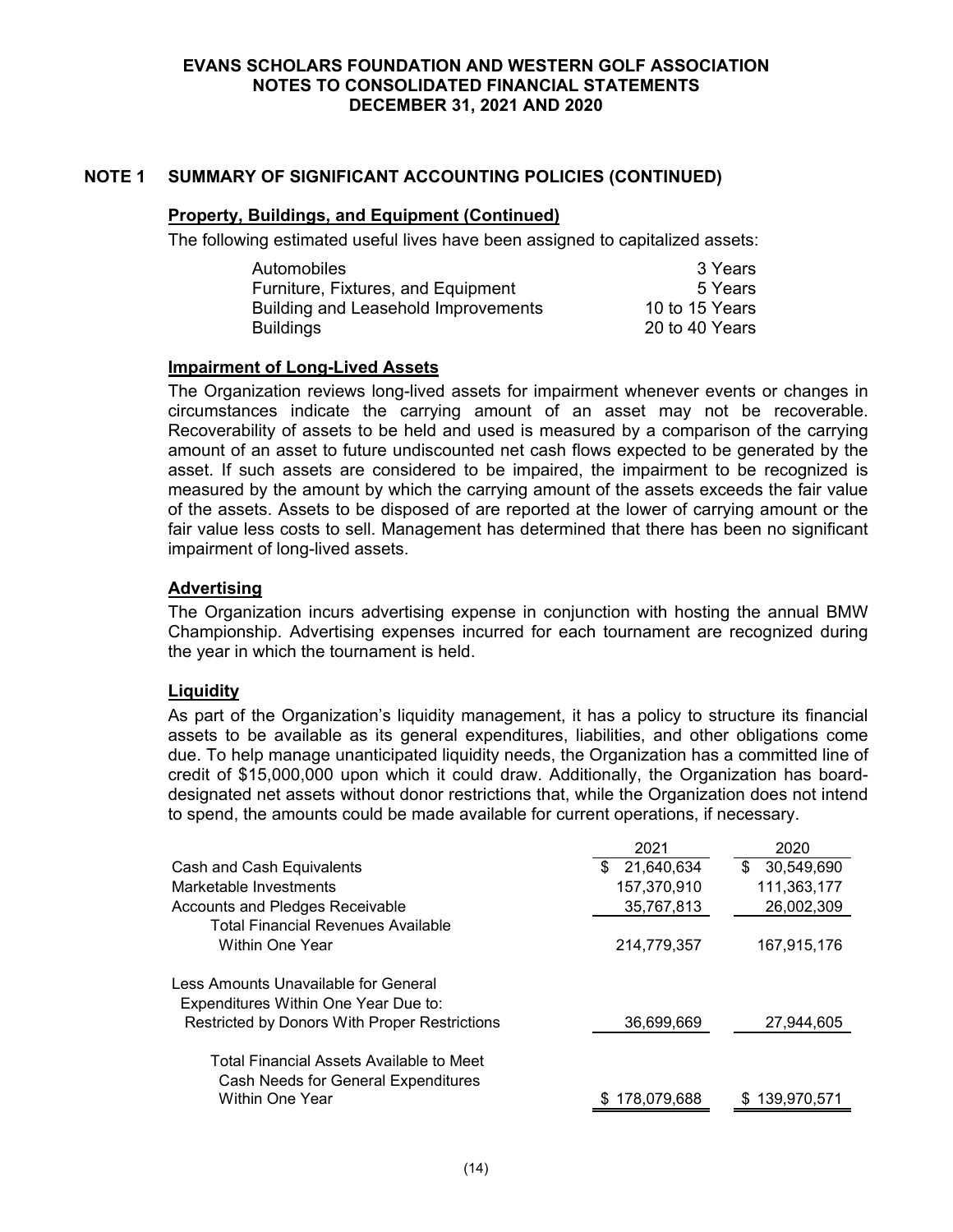# **NOTE 1 SUMMARY OF SIGNIFICANT ACCOUNTING POLICIES (CONTINUED)**

# **Recent Accounting Pronouncements**

In February 2016, the Financial Accounting Standards Board issued Accounting Standards Update (ASU) 2016-02, *Leases* (Topic 842). This update increases transparency and comparability among organizations by recognizing lease assets and lease liabilities on the statement of financial position and disclosing key information about leasing arrangements. ASU 2016-02 is effective for the Organization for the year ending December 31, 2022.

# **Subsequent Events**

Management evaluated subsequent events through May 26, 2022, the date the consolidated financial statements were available to be issued. Events or transactions occurring after December 31, 2021, but prior to May 26, 2022, that provided additional evidence about conditions that existed at December 31, 2021, have been recognized in the consolidated financial statements for the year ended December 31, 2021. Events or transactions that provided evidence about conditions that did not exist at December 31, 2021, but arose before the consolidated financial statements were available to be issued have not been recognized in the consolidated financial statements for the year ended December 31, 2021.

# **NOTE 2 FAIR VALUE OF FINANCIAL INSTRUMENTS**

In determining fair value, the Organization uses various valuation approaches within the fair value measurement framework. Fair value measurements are determined based on the assumptions that market participants would use in pricing an asset or liability.

A hierarchy has been established for inputs used in measuring fair value that maximizes the use of observable inputs and minimizing the use of unobservable inputs by requiring that the most observable inputs be used when available. Levels within the hierarchy are based on the reliability of inputs as follows:

- *Level 1* Valuations based on adjusted quoted prices for identical assets or liabilities in active markets;
- *Level 2* Valuations based on quoted prices for similar assets or liabilities or identical assets or liabilities in less active markets, such as dealer or broker markets; and
- *Level 3* Valuations derived from valuation techniques in which one or more significant inputs or significant value drivers are unobservable, such as pricing models, discounted cash flow models, and similar techniques not based on market, exchange, dealer, or broker-traded transactions.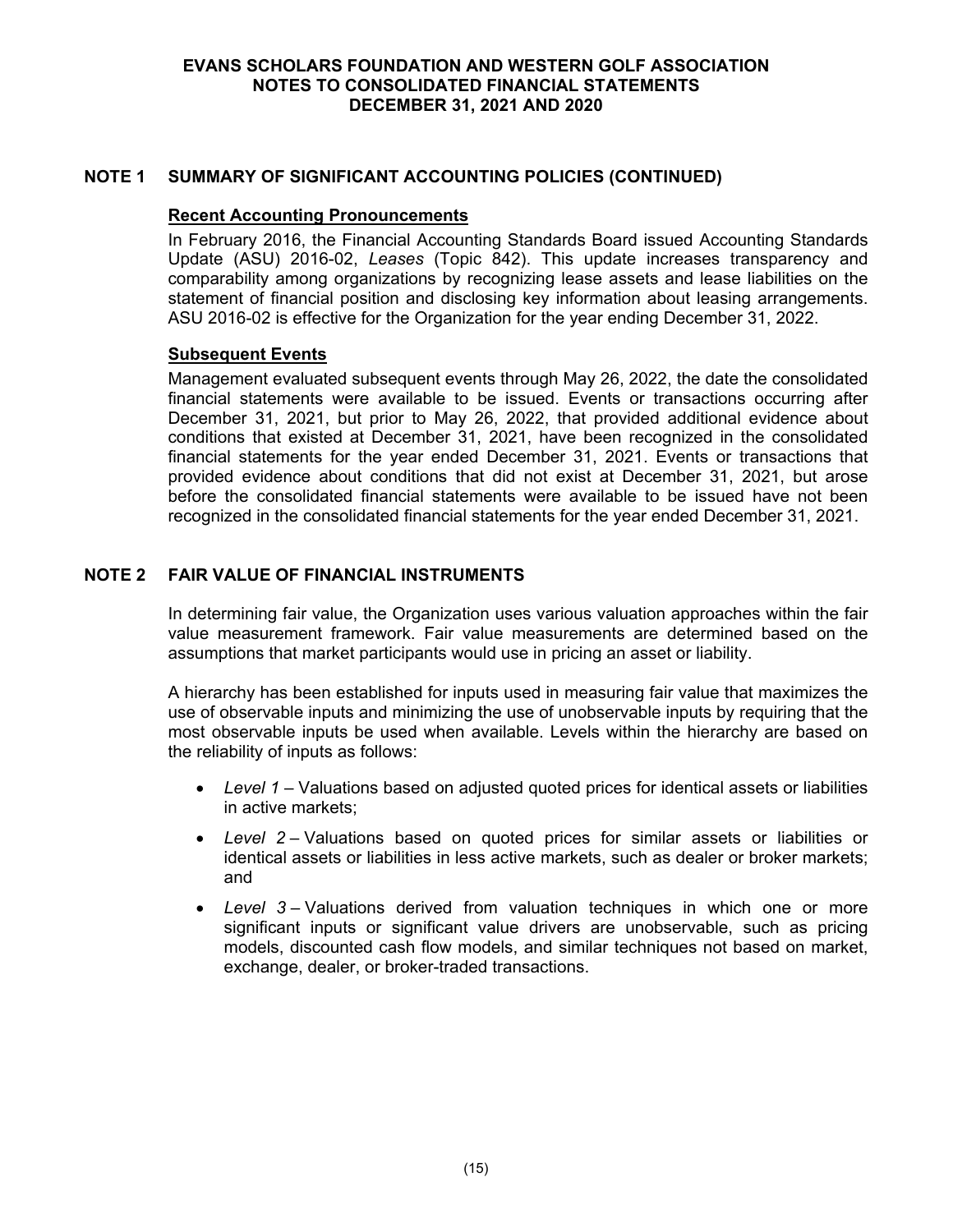# **NOTE 2 FAIR VALUE OF FINANCIAL INSTRUMENTS (CONTINUED)**

Fair values of assets and liabilities measured on a recurring basis at December 31 are as follows:

|                                       |                   | 2021          |                    |                 |
|---------------------------------------|-------------------|---------------|--------------------|-----------------|
|                                       | <b>Fair Value</b> | Level 1       | Level <sub>2</sub> | Level 3         |
| Investments:                          |                   |               |                    |                 |
| <b>Fixed Income Bonds</b>             | 18,427,429<br>S   | \$            | 18,427,429<br>\$   | \$              |
| Alternatives                          | 18,435,540        |               |                    | 18,435,540      |
| <b>Mutual Funds - Equities</b>        | 91,857,126        | 91,857,126    |                    |                 |
| Mutual Funds - Fixed Income and Other | 21,676,208        | 21,676,208    |                    |                 |
| <b>Money Market Funds</b>             | 6,974,607         | 6,974,607     |                    |                 |
| <b>Investments Total</b>              | 157,370,910       | 120,507,941   | 18,427,429         | 18,435,540      |
| Mutual Funds Held for                 |                   |               |                    |                 |
| Deferred Compensation                 | 915,046           | 915,046       |                    |                 |
| <b>Charitable Remainder Trust</b>     | 1,853,356         |               |                    | 1,853,356       |
| <b>Total Assets</b>                   | \$160,139,312     | \$121,422,987 | \$18,427,429       | \$20,288,896    |
|                                       |                   | 2020          |                    |                 |
|                                       | <b>Fair Value</b> | Level 1       | Level <sub>2</sub> | Level 3         |
| Investments:                          |                   |               |                    |                 |
| <b>Fixed Income Bonds</b>             | \$<br>5,763,379   | \$            | \$<br>5,763,379    | \$              |
| <b>Mutual Funds - Equities</b>        | 74,667,863        | 74,667,863    |                    |                 |
| Mutual Funds - Fixed Income and Other | 27,324,199        | 27,324,199    |                    |                 |
| <b>Money Market Funds</b>             | 3,607,736         | 3,607,736     |                    |                 |
| <b>Investments Total</b>              | 111,363,177       | 105,599,798   | 5,763,379          |                 |
| Mutual Funds Held for                 |                   |               |                    |                 |
| Deferred Compensation                 | 795,128           | 795,128       |                    |                 |
| <b>Charitable Remainder Trust</b>     | 1,198,163         |               |                    | 1,198,163       |
| <b>Total Assets</b>                   | \$113,356,468     | \$106,394,926 | 5,763,379<br>\$    | 1,198,163<br>\$ |

Fair value for Level 1 investments is determined by reference to quoted market transactions. Fair value of Level 2 investments are determined by reference to quoted market transactions in a less active market for assets similar to those held to support the underlying assets. Fair value of Level 3 charitable remainder trust is determined by calculating the present value of the future payments to be received, using published life expectancy tables. Fair value of Level 3 alternative investments is determined by the funds' custodians based on the net asset value of ESFC's ownership interest, as quoted market prices are not available.

ESFC invested \$8,003,332 during 2021 in the Partners Group Private Equity II (TEI) – Class A, LLC (PGPE). The market value of this investment was \$8,571,507 as of December 31, 2021. Currently, ESFC is not eligible to redeem the investment in PGPE until 36 months following the date of acquisition. Further, there is a one year notice period to redeem the investment. There are no unfunded commitments.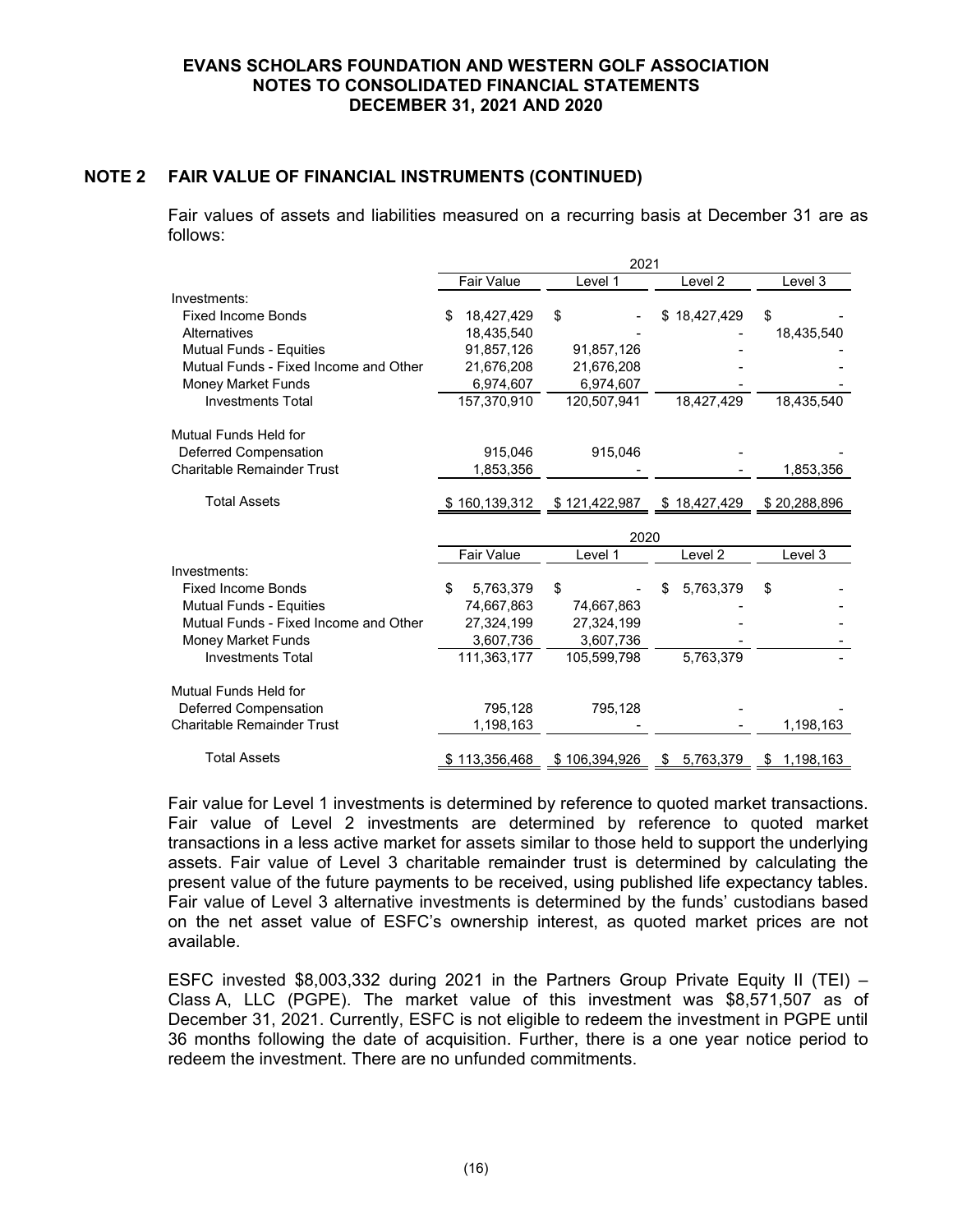## **NOTE 2 FAIR VALUE OF FINANCIAL INSTRUMENTS (CONTINUED)**

ESFC invested \$9,088,758 during 2021 in the Prime Property Fund, LLC (PPF). The market value of this investment was \$9,864,033 as of December 31, 2021. ESFC is eligible to redeem its investment on a quarterly basis with a 90 day notice. There are no unfunded commitments.

The following is a reconciliation of the beginning and ending balances of assets and liabilities measured at fair value on a recurring basis using significant unobservable inputs (Level 3 inputs) during the years ended December 31, 2021 and 2020:

| Charitable Remainder Trust:<br>Balance as of December 31, 2019<br>Change in Present Value | \$<br>968.740<br>229,423        |
|-------------------------------------------------------------------------------------------|---------------------------------|
| Balance as of December 31, 2020<br>Contribution<br>Change in Present Value                | 1,198,163<br>336,444<br>318,749 |
| Balance as of December 31, 2021                                                           | 1,853,356                       |

### **NOTE 3 INVESTMENTS**

Investments at December 31 are comprised of the following:

|                          | 2021 |             |    |                   |    |             |  |
|--------------------------|------|-------------|----|-------------------|----|-------------|--|
|                          |      |             |    |                   |    | Unrealized  |  |
|                          |      | Cost        |    | Fair Value        |    | Gain (Loss) |  |
| <b>Mutual Funds</b>      | \$   | 107,574,731 | \$ | 113,533,334       | \$ | 5,958,603   |  |
| Alternatives             |      | 17,092,090  |    | 18,435,540        |    | 1,343,450   |  |
| Fixed Income             |      | 18,673,638  |    | 18,427,429        |    | (246, 209)  |  |
| Money Market Funds       |      | 6,974,607   |    | 6,974,607         |    |             |  |
| <b>Total Investments</b> |      | 150,315,066 | S  | 157,370,910       | S  | 7,055,844   |  |
|                          |      |             |    |                   |    |             |  |
|                          |      |             |    | 2020              |    |             |  |
|                          |      |             |    |                   |    | Unrealized  |  |
|                          |      | Cost        |    | <b>Fair Value</b> |    | Gain (Loss) |  |
| <b>Mutual Funds</b>      | \$   | 89,981,211  | \$ | 101,992,062       | \$ | 12,010,851  |  |
| Fixed Income             |      | 5,766,324   |    | 5,763,379         |    | (2,945)     |  |
| Money Market Funds       |      | 3,607,736   |    | 3,607,736         |    |             |  |
| Total Investments        | \$   | 99,355,271  | \$ | 111,363,177       | \$ | 12,007,906  |  |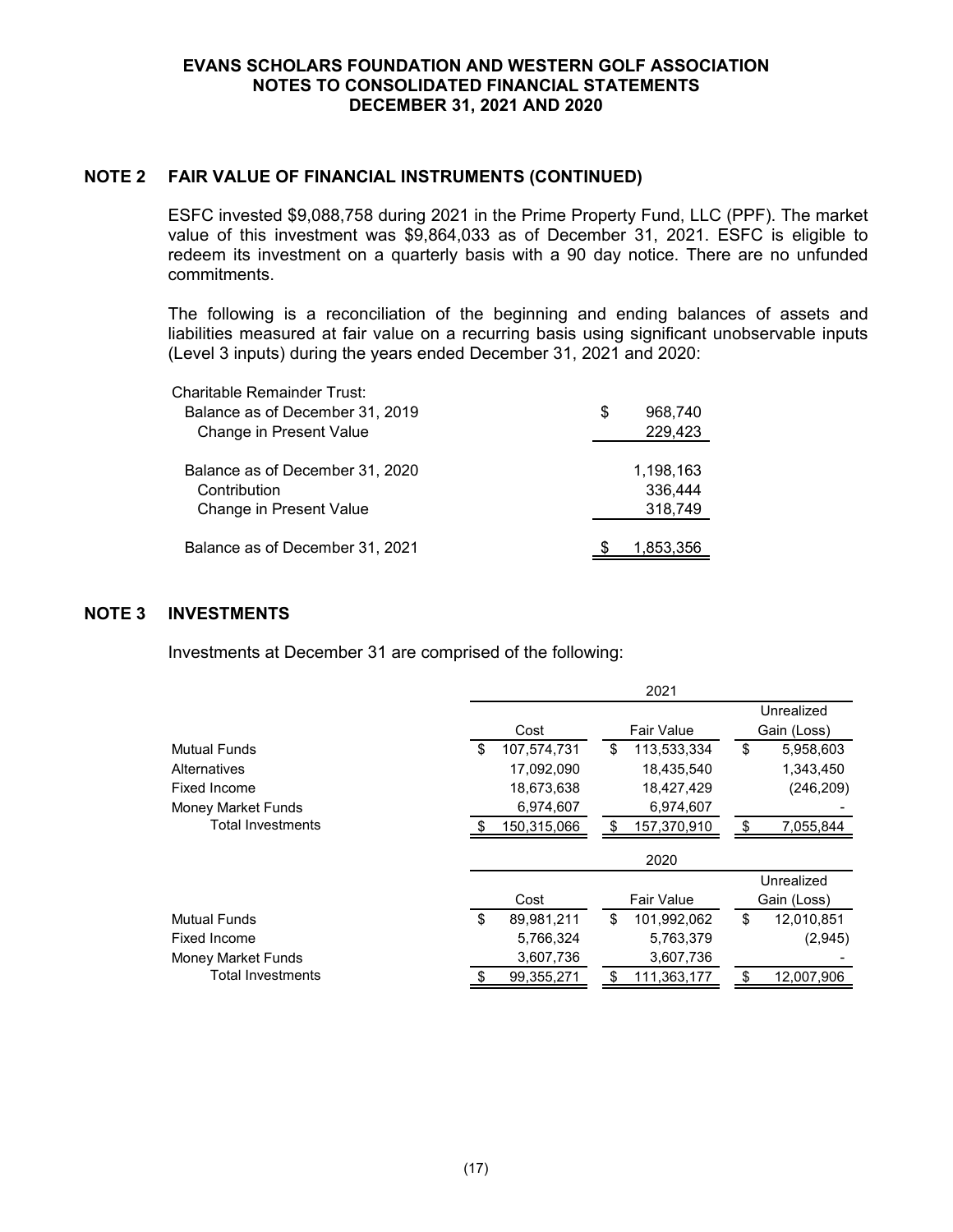# **NOTE 3 INVESTMENTS (CONTINUED)**

Total investment income for the years ended December 31 is as follows:

|                              | 2021       | 2020      |
|------------------------------|------------|-----------|
| Investment Income            | 4.266.223  | 2.135.254 |
| Investment Fees              | (328, 132) | (415.380) |
| Total Investment Income, Net | 3.938.091  | 1.719.874 |

# **NOTE 4 ACCOUNTS AND PLEDGES RECEIVABLE**

Accounts and pledges receivable at December 31 are comprised of the following:

|                                                       | 2021             |     | 2020        |
|-------------------------------------------------------|------------------|-----|-------------|
| Receivable in Less than One Year:                     |                  |     |             |
| Accounts Receivable (Including Accrued Interest)      | \$<br>3,739,222  | \$  | 2,622,991   |
| Pledges Receivable                                    | 12,981,892       |     | 6,827,422   |
| Total                                                 |                  |     |             |
|                                                       | 16,721,114       |     | 9,450,413   |
| Receivable in One to Five Years:                      |                  |     |             |
| Pledges Receivable                                    | 17,890,812       |     | 14,738,521  |
| Receivable in Future Years:                           |                  |     |             |
| Pledges Receivable in More than Five Years            | 2,850,000        |     | 3,915,000   |
| Charitable Remainder Trust                            | 1,853,356        |     | 1,198,163   |
| Cash Surrender Value of Donor Life Insurance Policies | 1,146,561        |     | 1,044,460   |
| <b>Total Accounts and Pledges Receivable</b>          | 40,461,843       |     | 30,346,557  |
| Less: Allowance for Uncollectible Pledges             | (1,927,428)      |     | (1,624,670) |
| Less: Unamortized Discount                            | (2,766,602)      |     | (2,719,578) |
| Net Accounts and Pledges Receivable                   | 35,767,813       | -SS | 26,002,309  |
|                                                       |                  |     |             |
| <b>Current Portion</b>                                | \$<br>16,721,114 | \$  | 9,450,413   |
| Long-Term Portion                                     | 19,046,699       |     | 16,551,896  |
| Net Accounts and Pledges Receivable                   | 35,767,813       |     | 26,002,309  |

Long-term pledges receivable are discounted based upon payment terms using a 5% discount factor at both December 31, 2021 and 2020.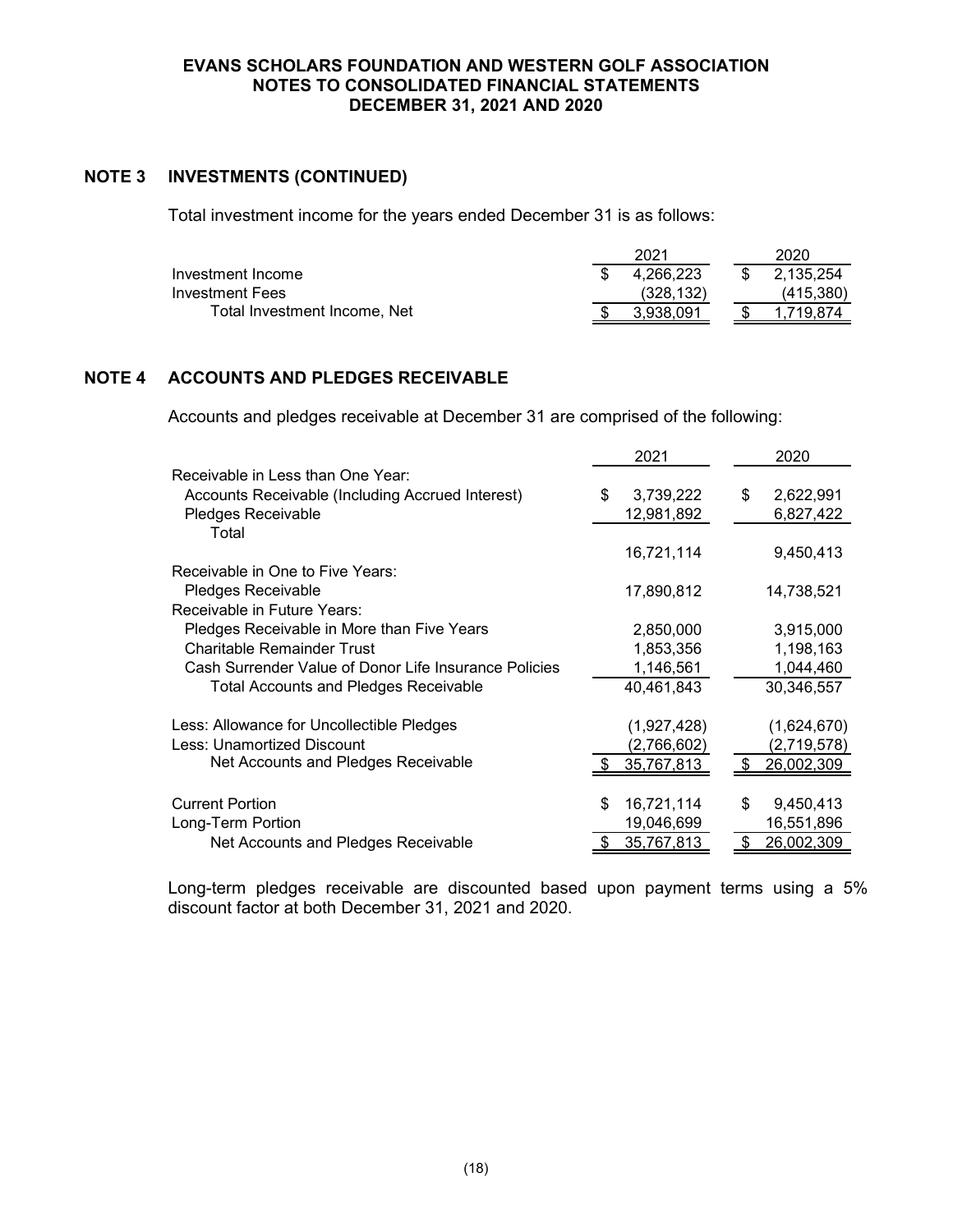# **NOTE 5 PROPERTY, BUILDINGS, AND EQUIPMENT**

Property, buildings, and equipment at December 31 are comprised of the following:

|                                    | 2021 |            |    |              |    |            |    | 2020       |
|------------------------------------|------|------------|----|--------------|----|------------|----|------------|
|                                    |      |            |    | Accumulated  |    |            |    |            |
|                                    |      | Cost       |    | Depreciation |    | Net        |    | Net        |
| Scholarship Houses                 | \$   | 77,914,498 | \$ | 30,812,158   | \$ | 47,102,340 | \$ | 46,398,748 |
| Headquarters - Golf, Illinois:     |      |            |    |              |    |            |    |            |
| Land                               |      | 3,431      |    |              |    | 3,431      |    | 3,431      |
| <b>Building</b>                    |      | 912,615    |    | 606,144      |    | 306,471    |    | 327,400    |
| <b>Furniture and Furnishings</b>   |      | 214,294    |    | 214,294      |    |            |    | 15,307     |
| <b>Computer Equipment</b>          |      | 603,916    |    | 603,916      |    |            |    |            |
| Headquarters - Glenview, Illinois: |      |            |    |              |    |            |    |            |
| Land                               |      | 2,340,232  |    |              |    | 2,340,232  |    | 2,340,232  |
| <b>Building</b>                    |      | 11,757,548 |    | 978,878      |    | 10,778,670 |    | 11,170,626 |
| <b>Furniture and Furnishings</b>   |      | 972,149    |    | 232,880      |    | 739,269    |    | 786,402    |
| <b>Computer Equipment</b>          |      | 641,520    |    | 316,937      |    | 324,583    |    | 454,411    |
| Other:                             |      |            |    |              |    |            |    |            |
| Automobiles                        |      | 209,192    |    | 159,094      |    | 50,098     |    | 24,148     |
| <b>Tournament Equipment</b>        |      | 52,115     |    | 52,115       |    |            |    |            |
| Trophies                           |      | 201,271    |    |              |    | 201,271    |    | 201,271    |
| Total Property, Buildings,         |      |            |    |              |    |            |    |            |
| and Equipment                      |      | 95,822,781 | \$ | 33,976,416   | S  | 61,846,365 | S  | 61,721,976 |

Accumulated depreciation as of December 31, 2020 was \$30,859,252.

The scholarship houses cost of \$77,914,498 and \$74,757,424 as of December 31, 2021 and 2020, respectively, includes approximately \$2,400,000 of land that is nondepreciable.

# **NOTE 6 LINE OF CREDIT**

The Organization has a revolving line of credit for \$15,000,000, subject to a limit of 75% of the then current market value of certain of the Organization's investments, which have been pledged as collateral. The note bears interest at the prime rate (3.25% at December 31, 2021 and 2020) plus 0.50%. The revolving line of credit has an expiration date of July 31, 2022. The line of credit was not utilized in 2021 and 2020.

# **NOTE 7 DEFERRED COMPENSATION PLAN**

The Organization maintains a tax deferred 457 retirement plan for five employees. Total contributions to the plan were \$52,000 and \$36,000 for the years ended December 31, 2021 and 2020, respectively.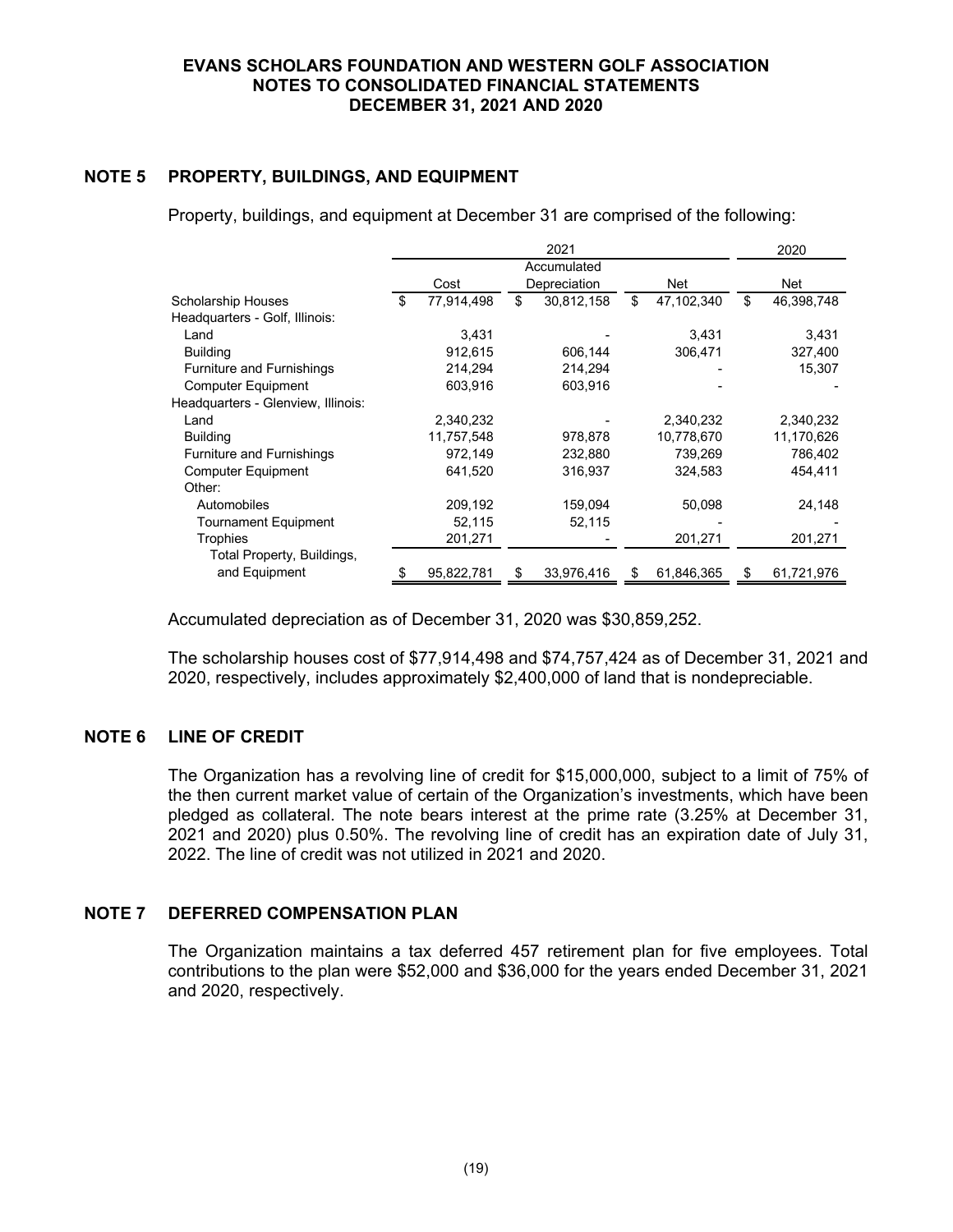# **NOTE 7 DEFERRED COMPENSATION PLAN (CONTINUED)**

Investments held related to the deferred compensation plan at December 31 are comprised of the following:

|                                                | 2021      | 2020    |
|------------------------------------------------|-----------|---------|
| Cash and Cash Equivalents                      | 117.679   | 117.679 |
| Mutual Funds                                   | 915.046   | 795.128 |
| <b>Total Deferred Compensation Investments</b> | 1.032,725 | 912.807 |

# **NOTE 8 NET ASSETS WITH DONOR RESTRICTIONS**

Net assets with donor restrictions are restricted for the following purposes and periods as of December 31:

|                                                                                 | 2021            | 2020             |
|---------------------------------------------------------------------------------|-----------------|------------------|
| Subject to Expenditure for Specific Purpose:                                    |                 |                  |
| Souder Caddie Academy                                                           | \$<br>1,503,514 | \$<br>1,530,935  |
| Miami Ohio Scholarship House                                                    | 35,034          | 56,884           |
| Maryland Scholarship House                                                      | 2,090,000       | 950,000          |
| Colorado Scholarship House                                                      | 407,041         | 558,371          |
| <b>Rutgers Scholarship House</b>                                                | 475,000         |                  |
| <b>Washington Scholarship House</b>                                             | 3,486           | 15,010           |
| Wisconsin Scholarship House                                                     | 291,650         | 650,885          |
| <b>Western Amateur Tournament</b>                                               | 94,601          | 98,015           |
| Total                                                                           | 4,900,326       | 3,860,100        |
| Subject to Passage of Time:                                                     |                 |                  |
| McGuigan Endowment Fund                                                         | 8,412,106       | 3,376,593        |
| <b>Charitable Remainder Trust</b>                                               | 1,853,356       | 1,198,163        |
| <b>Operating Fund</b>                                                           | 19,833,881      | 17,809,749       |
| Total                                                                           | 30,099,343      | 22,384,505       |
| Not Subject to Appropriation or Expenditure:<br>McGuigan Endowment Fund - Named |                 |                  |
| Scholarships                                                                    | 1,500,000       | 1,500,000        |
| Kummer Endowment Fund                                                           | 200,000         | 200,000          |
| Total                                                                           | 1,700,000       | 1,700,000        |
| <b>Total Net Assets with Donor Restrictions</b>                                 | 36,699,669      | \$<br>27,944,605 |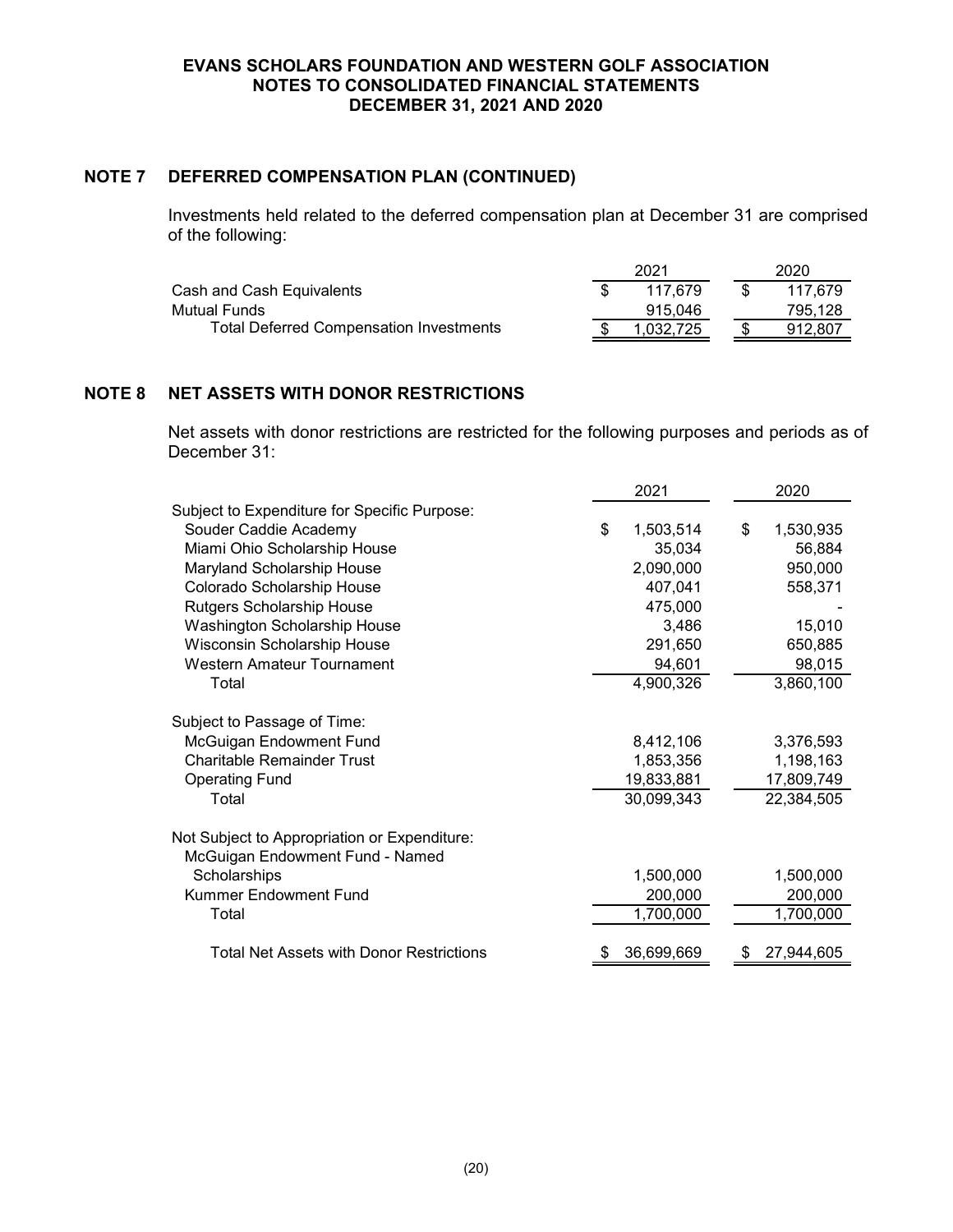# **NOTE 9 NET ASSETS RELEASED FROM RESTRICTIONS**

Net assets with donor restrictions were released from restrictions for the following purposes:

|                                                   |   | 2021       |   | 2020      |
|---------------------------------------------------|---|------------|---|-----------|
| <b>Endowment Pledges - Time Restricted</b>        | S | 2,833,045  | S | 2,198,769 |
| <b>Investment Income - Endowed Named Scholars</b> |   | 368,366    |   | 226,244   |
| Operating Fund - Pledges Time Restricted          |   | 6,977,776  |   | 6,110,381 |
| Souder Caddie Academy                             |   | 464,417    |   | 77.237    |
| Capital Campaign - Miami Ohio House               |   | 23.816     |   | 34.525    |
| Capital Campaign - Colorado Scholarship House     |   | 173.645    |   | 127,286   |
| Capital Campaign - Maryland Scholarship House     |   | 562,308    |   |           |
| Capital Campaign - Washington Scholarship House   |   | 11.524     |   | 32,919    |
| Capital Campaign - Wisconsin Scholarship House    |   | 418,578    |   | 480,333   |
| Western Amateur Tournament                        |   | 122,017    |   | 76,217    |
| Total                                             |   | 11,955,492 |   | 9,363,911 |
|                                                   |   |            |   |           |

## **NOTE 10 RESTRICTED ENDOWMENTS**

The Organization's endowment consists of funds established to support the Organization's purpose to provide scholarships and other educational opportunities for caddies. As required by accounting principles generally accepted in the United States of America, net assets associated with endowment funds are classified and reported based on the existence or absence of donor-imposed restrictions.

The Organization's interpretation of the laws governing restrictions on net appreciation of donor-restricted endowments is based on UPMIFA.

Donor funds received for endowment are invested in a pool of investments managed by an independent investment management firm. See Note 3 for investments held as of December 31, 2021 and 2020. The Organization has adopted policies for endowment assets, which strive for both long-term growth and generate a reasonable current return for programs supported by its endowment. To satisfy its long-term rate-of-return objectives, the Organization relies on a total return strategy in which investment returns are achieved through both capital appreciation (realized and unrealized) and current yield (interest and dividends). The minimum acceptable rate of return over a full market cycle (approximately 10 years) is that which equals or exceeds the assumed spending rate plus the rate of inflation.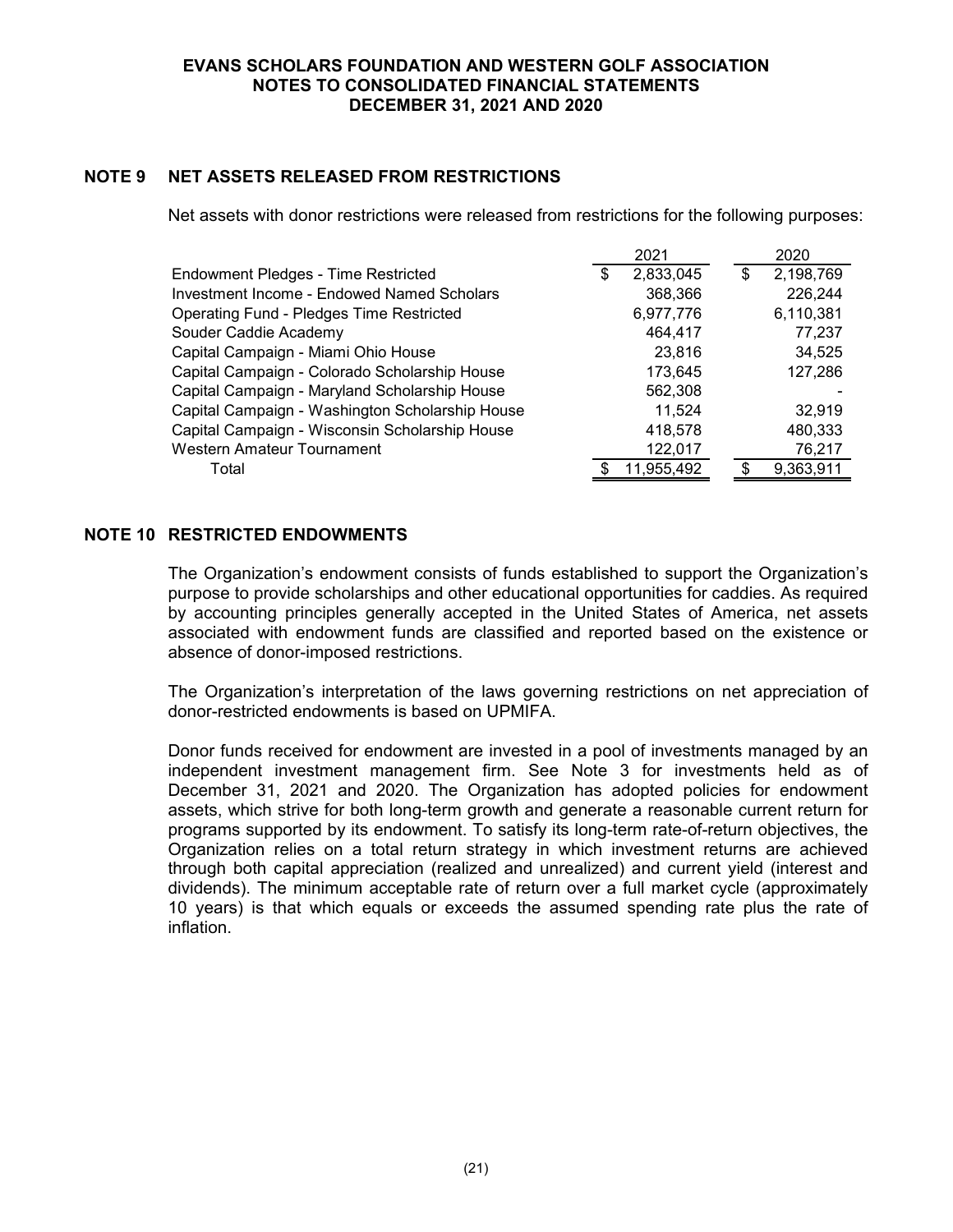## **NOTE 10 RESTRICTED ENDOWMENTS (CONTINUED)**

The changes in endowment net assets for the fiscal years ended December 31, 2021 and 2020 are as follows:

| Endowment Net Assets, January 1, 2020             | \$<br>1,700,000 |
|---------------------------------------------------|-----------------|
| Investment Income:                                |                 |
| Investment Income                                 | 37,299          |
| <b>Net Appreciation</b>                           | 188,945         |
| <b>Total Investment Return</b>                    | 226,244         |
| Appropriation of Endowment Assets for Expenditure | (226,244)       |
| Endowment Net Assets, December 31, 2020           | 1,700,000       |
| Investment Income:                                |                 |
| Investment Income                                 | 73,831          |
| <b>Net Appreciation</b>                           | 294,535         |
| <b>Total Investment Return</b>                    | 368,366         |
| Appropriation of Endowment Assets for Expenditure | (368,366)       |
| Endowment Net Assets, December 31, 2021           | 1,700,000       |

# **NOTE 11 EMPLOYEE RETIREMENT PLAN**

The Organization offers its eligible employees a contributory 403(b) retirement plan. The Organization made annual contributions to the plan equal to 10% of a participant's salary for the years ended December 31, 2021 and 2020. The Organization contributed approximately \$735,000 and \$389,000 to the plan for the years ended December 31, 2021 and 2020, respectively.

# **NOTE 12 REVENUE AND DEFERRED REVENUE**

The following table shows the Organization's revenue disaggregated according to the timing of transfer of goods or services:

|                                                                                          | 2021                          | 2020                        |
|------------------------------------------------------------------------------------------|-------------------------------|-----------------------------|
| Revenue Recognized at a Point in Time:<br><b>Tournament Revenue</b><br>Other Income, Net | \$<br>22,858,835<br>3.397.004 | 3,767,142<br>\$.<br>134,363 |
| Total                                                                                    | 26,255,839                    | 3,901,505                   |
| Revenue Recognized over Time:<br><b>Membership Dues</b>                                  | 16.500                        | 14.400                      |
| Revenue Subject to Grants and Contributions Guidance:                                    |                               |                             |
| <b>Tournament Revenue</b>                                                                | 2,699,750                     | 1,662,709                   |
| Par Club                                                                                 | 22,479,915                    | 20,222,483                  |
| Leadership Gifts                                                                         | 10,589,160                    | 8,956,530                   |
| Bag Tag, Events, and Other                                                               | 19,232,200                    | 8,768,848                   |
| <b>Contributions - Scholarship Houses</b>                                                | 2,389,187                     | 1,176,248                   |
| Total                                                                                    | 57,390,212                    | 40,786,818                  |
| <b>Total Revenues and Other Support</b>                                                  | 83,662,551                    | 44,702,723                  |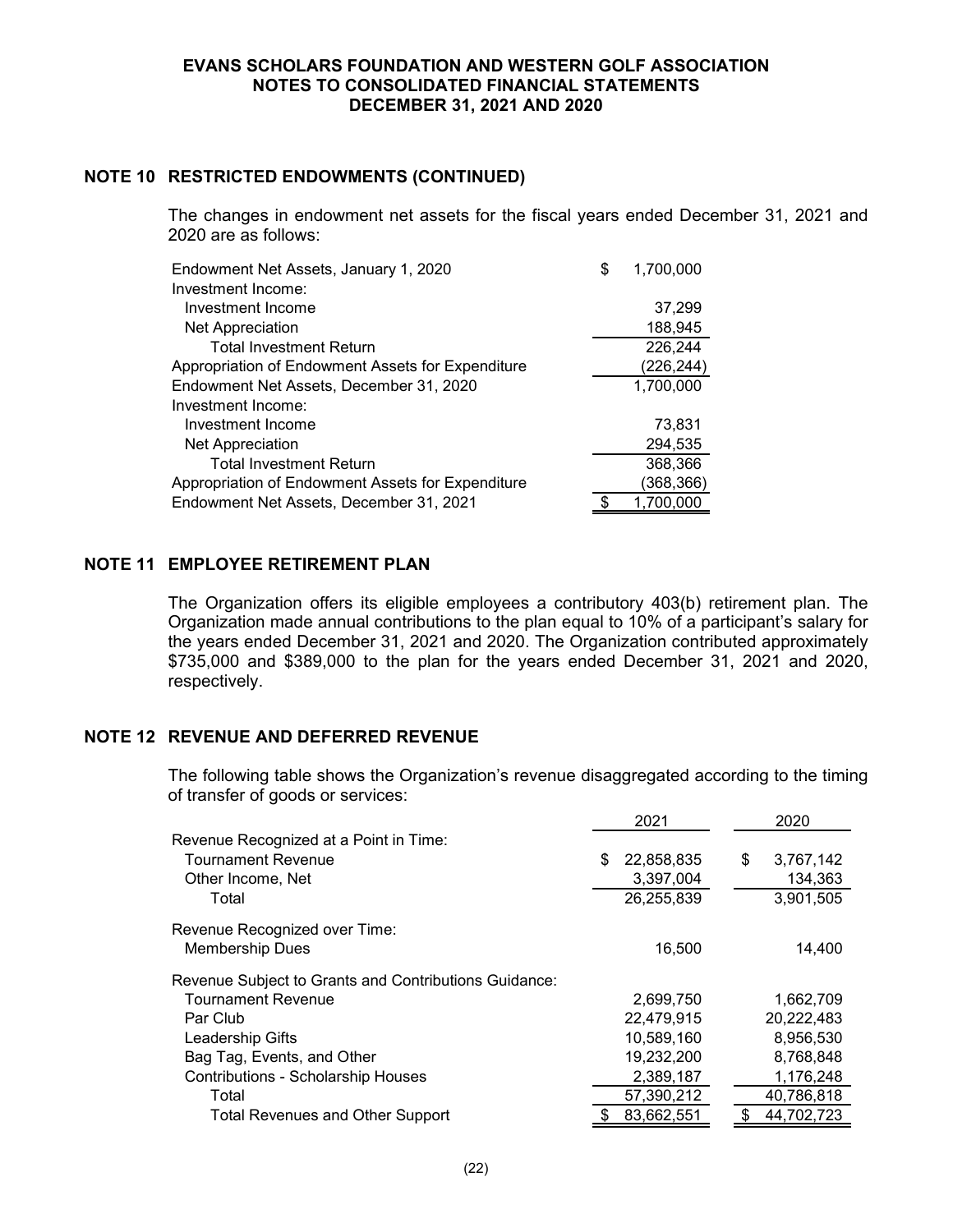# **NOTE 12 REVENUE AND DEFERRED REVENUE (CONTINUED)**

As of December 31, deferred revenue consisted of the following amounts:

|                             | 2021 |           | 2020            |  |  | 2019      |  |  |
|-----------------------------|------|-----------|-----------------|--|--|-----------|--|--|
| Tournament Revenue          |      | 5.053.221 | \$<br>5,893,215 |  |  | 3,387,889 |  |  |
| Events                      |      | 476.000   | 590,000         |  |  | 80,000    |  |  |
| <b>Chapter Utility Fees</b> |      | 7.284     | 101.908         |  |  | 878.310   |  |  |
| Other                       |      | 84.140    | 55.366          |  |  | 11.901    |  |  |
| Total                       |      | 5.620.645 | 6,640,489       |  |  | 4,358,100 |  |  |

## **NOTE 13 BMW CHAMPIONSHIP**

The BMW Championship is operated by staff and volunteers for the primary purpose of promoting the game of golf with all of the excess revenues over expenses distributed to the ESF. The BMW Championship is promoted and operated by the WGA as an authorized Professional Golf Association (PGA) Tour tournament event under an agreement with the PGA Tour and BMW Professional Golf of North America, LLC (BMW). The contract with the PGA Tour is to operate the tournament through 2027. The annual tournament will be held at various golf facilities throughout the term of the agreement.

Advertising expenses related to the BMW Championship for the years ended December 31, 2021 and 2020 totaled approximately \$428,000 and \$110,000, respectively.

## **NOTE 14 SCHOLARSHIP PROGRAM**

The Organization annually grants over 300 renewable scholarships to eligible candidates. The scholarships are renewable on an annual basis for up to four years contingent upon the students maintaining certain academic standards. The Organization maintains an average enrollment in the scholarship program of approximately 1,066 students per year depending on continuing candidate eligibility and attrition rates. During 2021 and 2020, the Organization incurred approximately \$26,047,000 and \$22,634,000, respectively, for direct scholar expenses, of which approximately \$15,508,000 and \$14,514,000, respectively, related to tuition.

Estimated future direct scholar expenses to be incurred under this program over the next five years are as follows:

| Year Ending December 31, | Amount           |
|--------------------------|------------------|
| 2022                     | 29,001,063<br>\$ |
| 2023                     | 31,701,438       |
| 2024                     | 34,728,891       |
| 2025                     | 38,409,601       |
| 2026                     | 40,298,537       |
| Total                    | \$174,139,530    |
|                          |                  |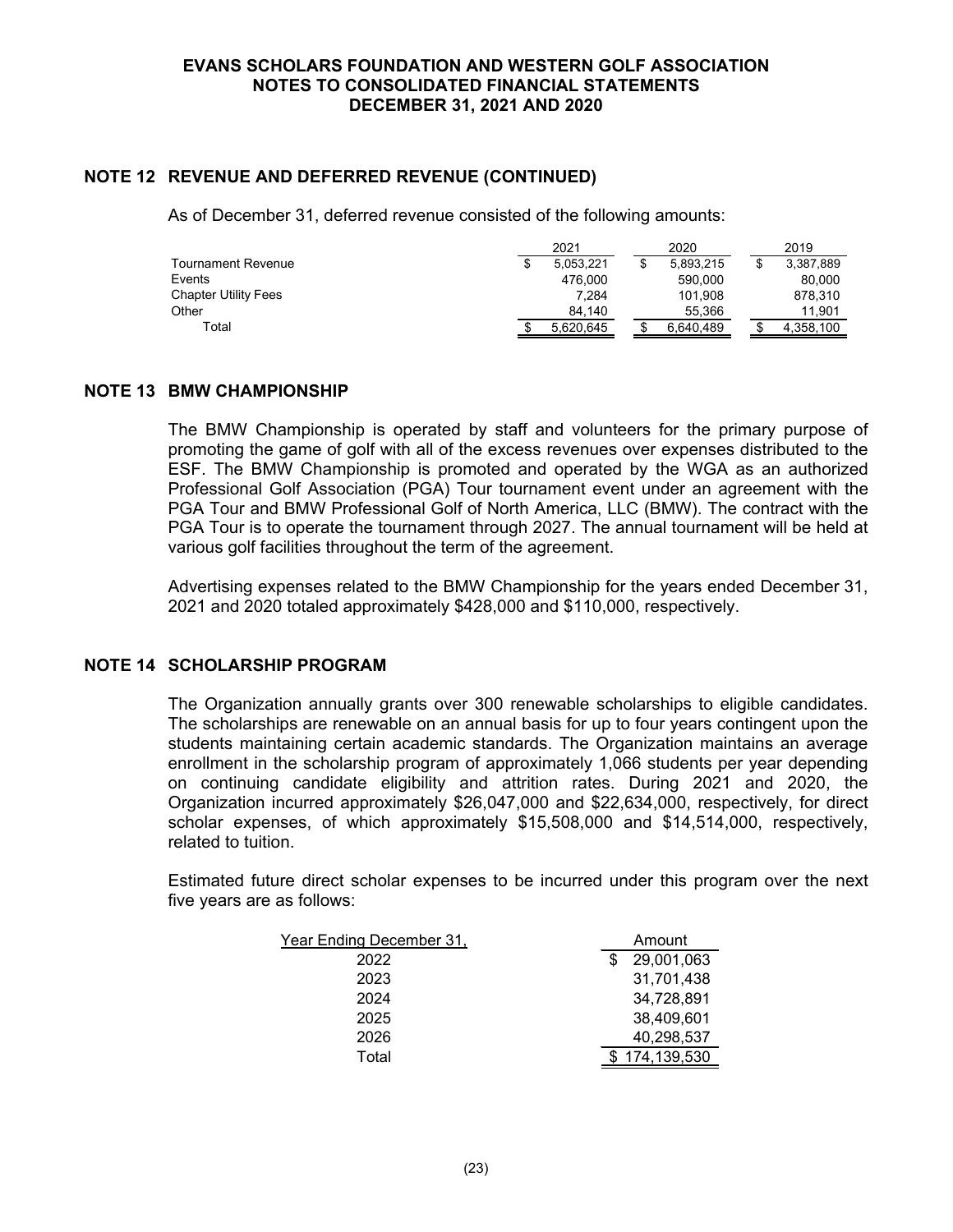## **NOTE 15 LEASE AGREEMENTS**

The Organization leases a portion of its former headquarters building to the United States Post Office under a lease agreement that expires on March 31, 2025. Future minimum rental payments under the lease are approximately \$34,000 annually. Rental income was \$30,741 and \$33,902 for the years ended December 31, 2021 and 2020, respectively.

The Organization leases a scholarship house at the University of Kansas under a lease agreement with an expiration date of July 31, 2028. The lease calls for annual rent payments of \$100,000.

The Organization leases a scholarship house at Penn State University under a lease agreement with an expiration date of May 31, 2028. The lease calls for monthly rent payments ranging from \$7,225 to \$8,465.

# **NOTE 16 CASH FLOW DISCLOSURES**

There was no cash paid for interest for the years ended December 31, 2021 and 2020.

There were no noncash investing or financing transactions during the years ended December 31, 2021 and 2020.

# **NOTE 17 PAYCHECK PROTECTION PROGRAM**

The Organization received a loan in the amount of \$1,136,300 to fund payroll, rent, utilities, and interest on mortgages and existing debt through the federal Paycheck Protection Program (PPP). This amount was included in the accompanying consolidated statements of financial position as of December 31, 2020 as debt. This amount was forgiven by the Small Business Administration (SBA) on February 24, 2021. The revenue from this matter is included in the accompanying consolidated statements of activities as other income.

The Organization received a Second Draw PPP Loan in the amount of \$1,127,030 on March 23, 2021 as part of the PPP. This amount was forgiven by the SBA on September 15, 2021. The revenue from this matter is included in the accompanying consolidated statements of activities as other income.

The SBA may review funding eligibility and usage of funds for compliance with program requirements based on dollar thresholds and other factors. The amount of liability, if any, from potential noncompliance cannot be determined with certainty; however, management is of the opinion that any review will not have a material adverse impact on the Organization's financial position.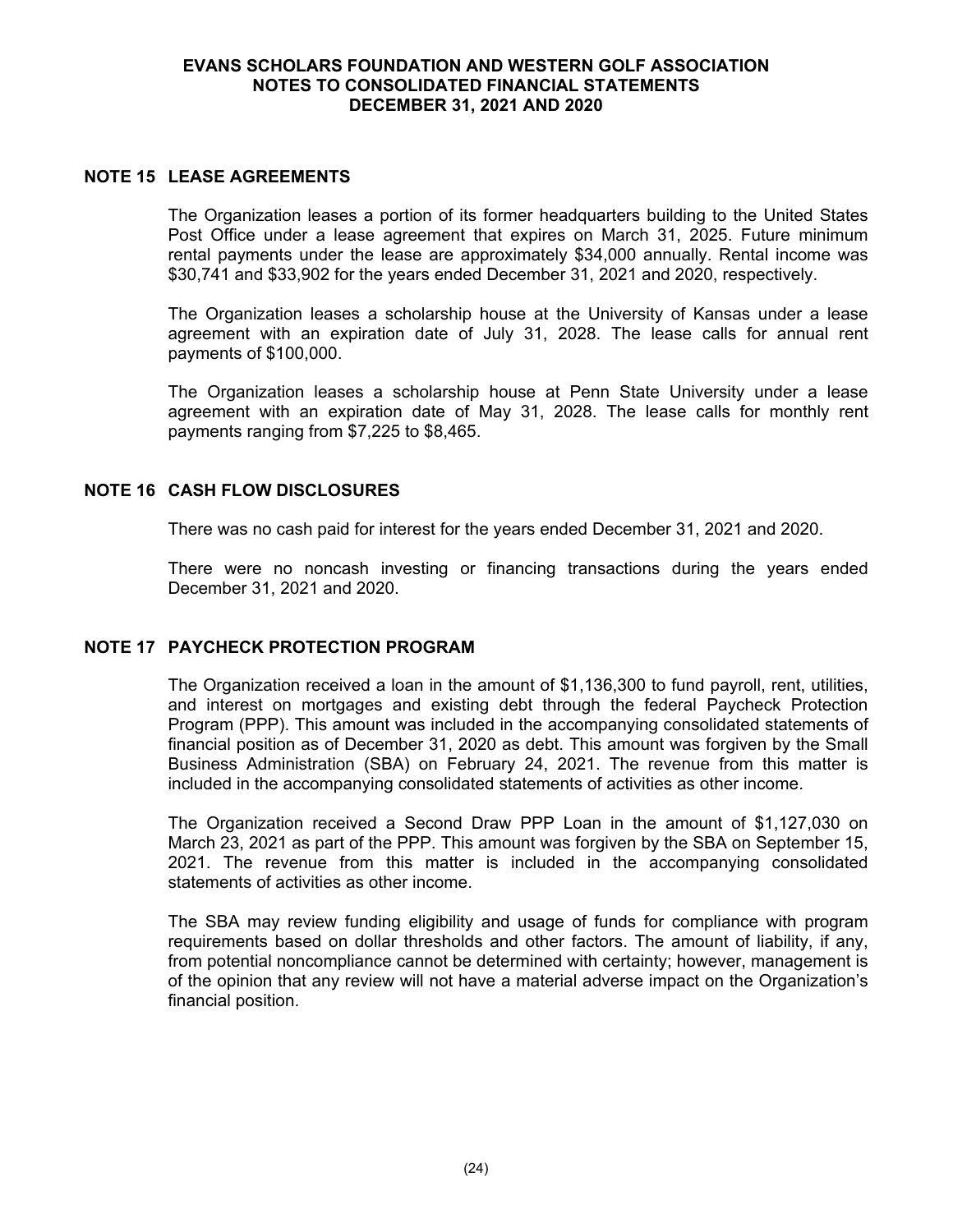## **NOTE 18 RISKS AND UNCERTAINTIES**

The World Health Organization declared the spread of Coronavirus Disease (COVID-19) a worldwide pandemic. The COVID-19 pandemic is having significant effects on global markets, supply chains, businesses, and communities. Specific to the Organization, COVID-19 may have continuing impacts on various parts of its operations and financial results including, but not limited to, investment performance and loss of revenue due to reductions in certain revenue streams. Management believes the Organization is taking appropriate actions to mitigate the negative impact. However, the full impact of COVID-19 is unknown and cannot be reasonably estimated as these events are still developing.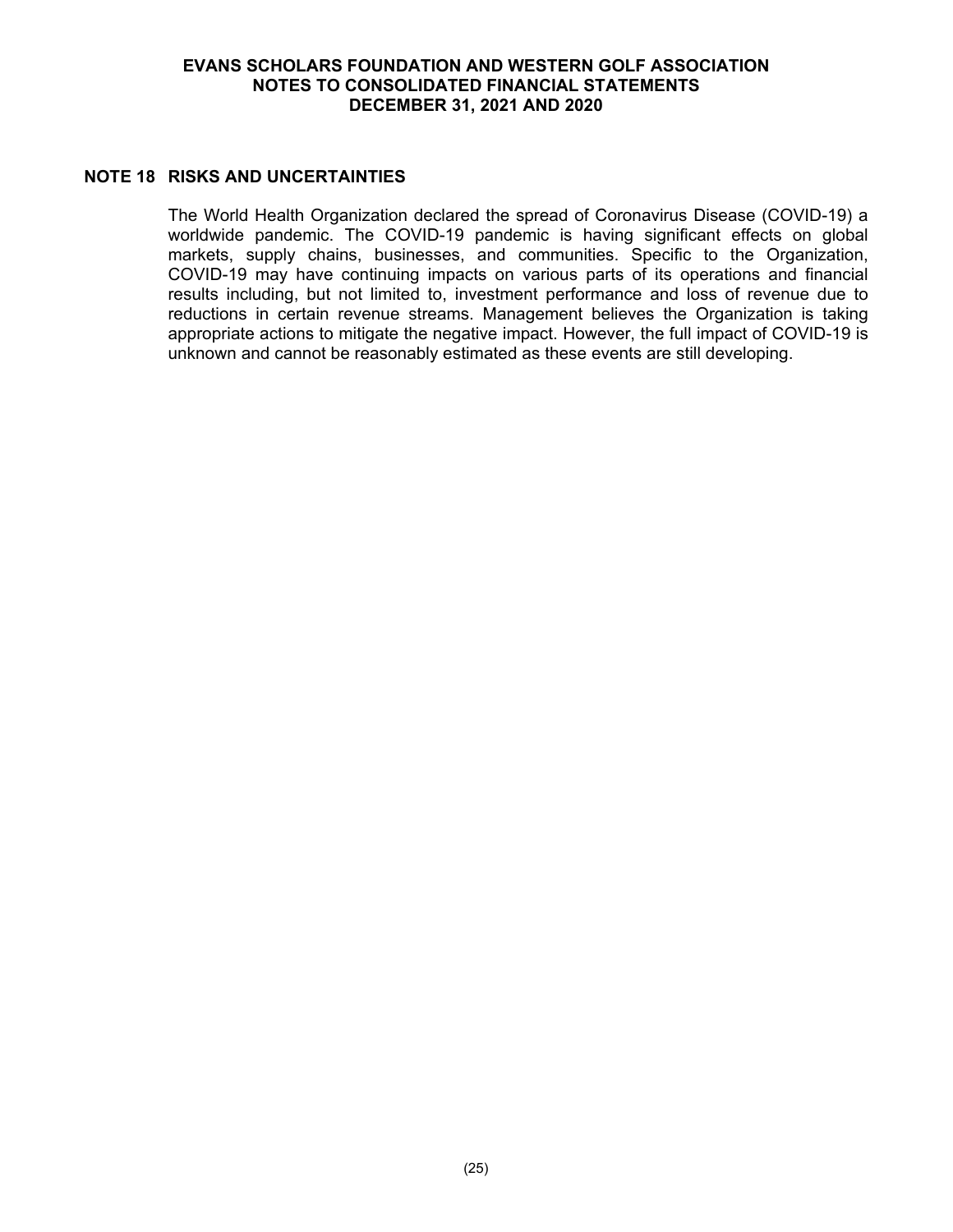#### **EVANS SCHOLARS FOUNDATION AND WESTERN GOLF ASSOCIATION CONSOLIDATING STATEMENT OF FINANCIAL POSITION DECEMBER 31, 2021 (SEE INDEPENDENT AUDITORS' REPORT)**

|                                         | <b>Evans Scholars</b><br>Foundation -<br>Trust | <b>Evans Scholars</b><br>Foundation -<br>Corporation | Western<br>Golf<br>Association | Eliminations       | Total           |
|-----------------------------------------|------------------------------------------------|------------------------------------------------------|--------------------------------|--------------------|-----------------|
| <b>ASSETS</b>                           |                                                |                                                      |                                |                    |                 |
| Cash and Cash Equivalents               | 2,547,680<br>£.                                | 9,309,482<br>\$                                      | 9,783,472<br>\$                | \$                 | 21,640,634      |
| Accounts and Pledges Receivable, Net    | 35,206,425                                     |                                                      | 561,388                        |                    | 35,767,813      |
| Due from Related Entities               | 151,357                                        |                                                      |                                | (151, 357)         |                 |
| Prepaid Expenses and Deposits           | 1,248,610                                      |                                                      | 899,862                        |                    | 2,148,472       |
| Investments                             |                                                | 157,370,910                                          |                                |                    | 157,370,910     |
| Property, Buildings, and Equipment, Net | 61,686,290                                     |                                                      | 160,075                        |                    | 61,846,365      |
| Funds Held for Deferred Compensation    | 1,032,725                                      |                                                      |                                |                    | 1,032,725       |
| <b>Total Assets</b>                     | \$101,873,087                                  | \$166,680,392                                        | 11,404,797<br>\$               | (151, 357)<br>- \$ | \$279,806,919   |
| <b>LIABILITIES AND NET ASSETS</b>       |                                                |                                                      |                                |                    |                 |
| <b>LIABILITIES</b>                      |                                                |                                                      |                                |                    |                 |
| Accounts Payable and Accrued Expenses   | 1,374,228<br>\$                                | \$                                                   | 251,727<br>\$                  | \$                 | \$<br>1,625,955 |
| <b>Deferred Revenue</b>                 | 1,096,293                                      |                                                      | 4,524,352                      |                    | 5,620,645       |
| Deferred Compensation                   | 1,032,725                                      |                                                      |                                |                    | 1,032,725       |
| Due to Related Entities                 |                                                |                                                      | 151,357                        | (151, 357)         |                 |
| <b>Total Liabilities</b>                | 3,503,246                                      |                                                      | 4,927,436                      | (151, 357)         | 8,279,325       |
| <b>NET ASSETS</b>                       |                                                |                                                      |                                |                    |                 |
| <b>Without Donor Restrictions</b>       | 63,370,172                                     | 164,980,392                                          | 6,477,361                      |                    | 234,827,925     |
| <b>With Donor Restrictions</b>          | 34,999,669                                     | 1,700,000                                            |                                |                    | 36,699,669      |
| <b>Total Net Assets</b>                 | 98,369,841                                     | 166,680,392                                          | 6,477,361                      |                    | 271,527,594     |
| <b>Total Liabilities and Net Assets</b> | \$101,873,087                                  | \$166,680,392                                        | 11,404,797<br>\$               | (151, 357)<br>S    | \$279,806,919   |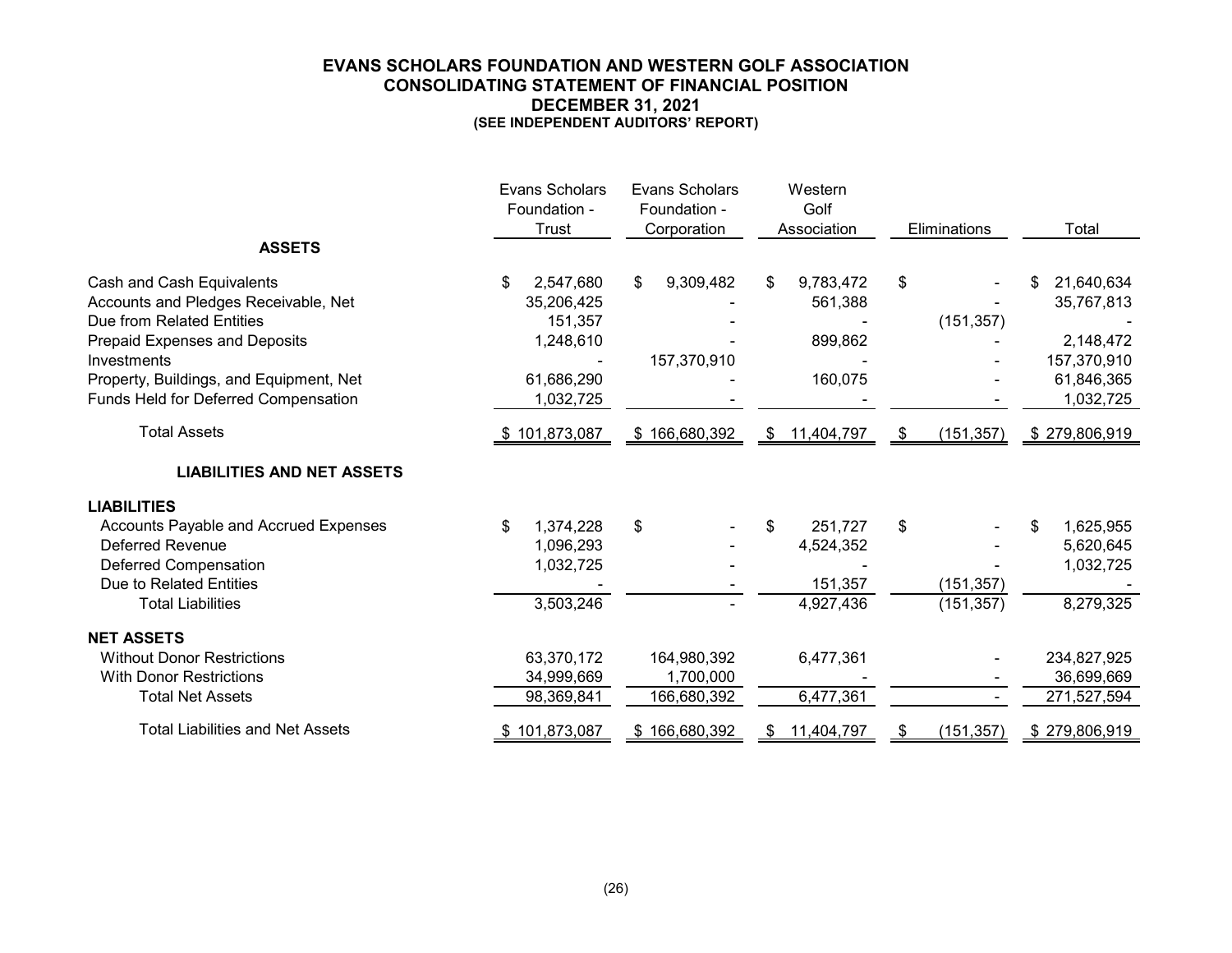#### **EVANS SCHOLARS FOUNDATION AND WESTERN GOLF ASSOCIATION CONSOLIDATING STATEMENT OF FINANCIAL POSITION DECEMBER 31, 2020 (SEE INDEPENDENT AUDITORS' REPORT)**

|                                         | <b>Evans Scholars</b><br>Foundation -<br>Trust | <b>Evans Scholars</b><br>Foundation -<br>Corporation | Western<br>Golf<br>Association | Eliminations      | Total         |
|-----------------------------------------|------------------------------------------------|------------------------------------------------------|--------------------------------|-------------------|---------------|
| <b>ASSETS</b>                           |                                                |                                                      |                                |                   |               |
| Cash and Cash Equivalents               | 5,226,020                                      | 19,004,298<br>\$.                                    | \$<br>6,319,372                | \$                | 30,549,690    |
| Accounts and Pledges Receivable, Net    | 24,486,879                                     |                                                      | 1,515,430                      |                   | 26,002,309    |
| Due from Related Entities               |                                                |                                                      | 379,344                        | (379, 344)        |               |
| <b>Prepaid Expenses and Deposits</b>    | 1,237,799                                      |                                                      | 1,094,726                      |                   | 2,332,525     |
| Investments                             |                                                | 111,363,177                                          |                                |                   | 111,363,177   |
| Property, Buildings, and Equipment, Net | 61,561,901                                     |                                                      | 160,075                        |                   | 61,721,976    |
| Funds Held for Deferred Compensation    | 912,807                                        |                                                      |                                |                   | 912,807       |
| <b>Total Assets</b>                     | \$93,425,406                                   | \$130,367,475                                        | 9,468,947<br>\$                | (379, 344)<br>\$  | \$232,882,484 |
| <b>LIABILITIES AND NET ASSETS</b>       |                                                |                                                      |                                |                   |               |
| <b>LIABILITIES</b>                      |                                                |                                                      |                                |                   |               |
| Accounts Payable and Accrued Expenses   | 803,954<br>\$                                  | \$                                                   | \$<br>180,690                  | \$                | 984,644<br>\$ |
| Paycheck Protection Program Loan        | 1,136,300                                      |                                                      |                                |                   | 1,136,300     |
| <b>Deferred Revenue</b>                 | 2,418,955                                      |                                                      | 4,221,534                      |                   | 6,640,489     |
| <b>Deferred Compensation</b>            | 912,807                                        |                                                      |                                |                   | 912,807       |
| Due to Related Entities                 | 379,344                                        |                                                      |                                | (379, 344)        |               |
| <b>Total Liabilities</b>                | 5,651,360                                      |                                                      | 4,402,224                      | (379, 344)        | 9,674,240     |
| <b>NET ASSETS</b>                       |                                                |                                                      |                                |                   |               |
| <b>Without Donor Restrictions</b>       | 61,529,441                                     | 128,667,475                                          | 5,066,723                      |                   | 195,263,639   |
| <b>With Donor Restrictions</b>          | 26,244,605                                     | 1,700,000                                            |                                |                   | 27,944,605    |
| <b>Total Net Assets</b>                 | 87,774,046                                     | 130, 367, 475                                        | 5,066,723                      |                   | 223,208,244   |
| <b>Total Liabilities and Net Assets</b> | 93,425,406                                     | \$130,367,475                                        | 9,468,947<br>\$                | (379, 344)<br>\$. | \$232,882,484 |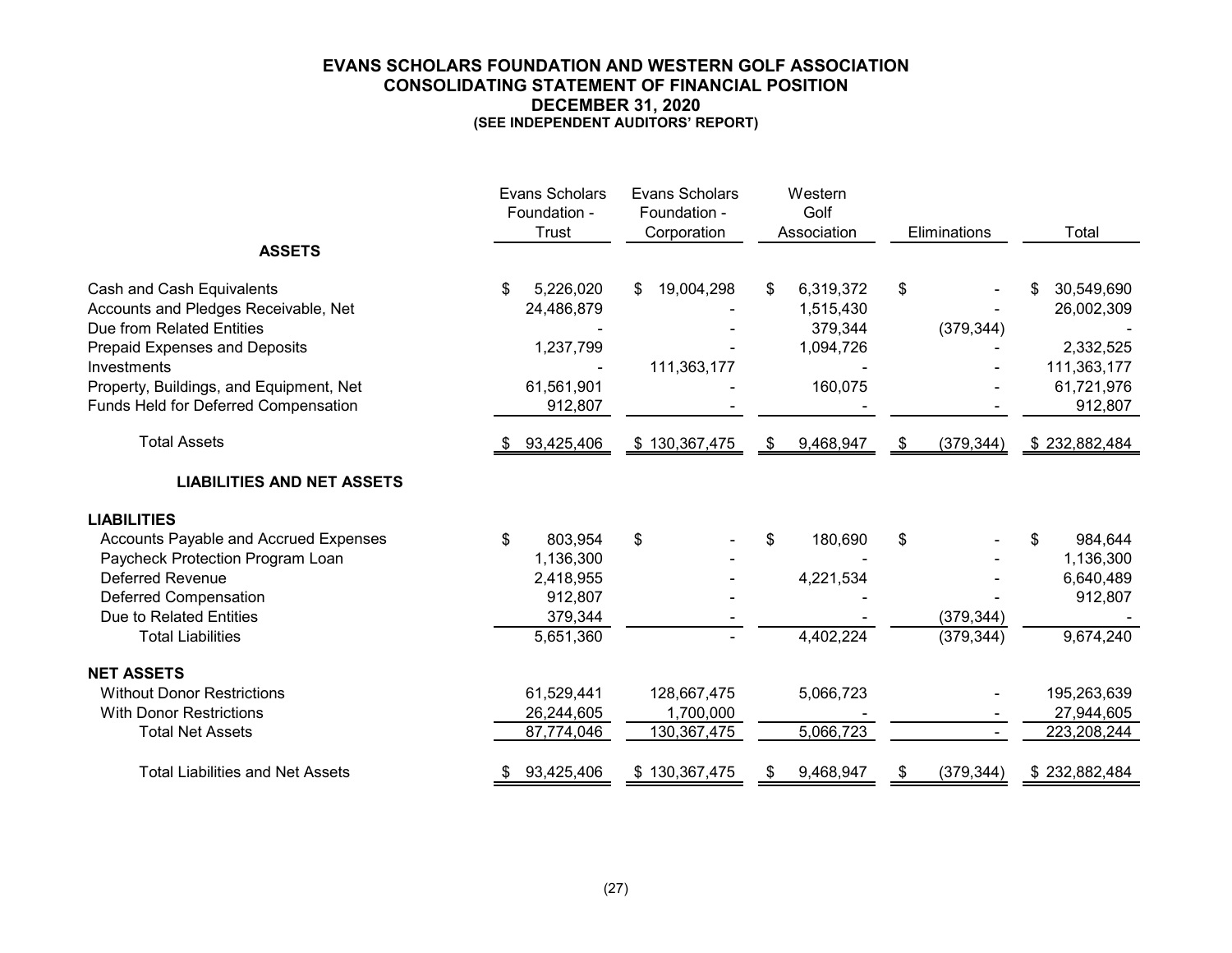#### **EVANS SCHOLARS FOUNDATION AND WESTERN GOLF ASSOCIATION CONSOLIDATING STATEMENT OF ACTIVITIES YEAR ENDED DECEMBER 31, 2021 (SEE INDEPENDENT AUDITORS' REPORT)**

|                                                   | Evans Scholars<br>Foundation -<br>Trust |    | Evans Scholars<br>Foundation -<br>Corporation |    | Western<br>Golf<br>Association | Eliminations |  | Total |             |
|---------------------------------------------------|-----------------------------------------|----|-----------------------------------------------|----|--------------------------------|--------------|--|-------|-------------|
| <b>REVENUES AND OTHER SUPPORT</b>                 |                                         |    |                                               |    |                                |              |  |       |             |
| Contributions:                                    |                                         |    |                                               |    |                                |              |  |       |             |
| Par Club                                          | \$<br>22,479,915                        | \$ |                                               | \$ |                                | \$           |  | \$    | 22,479,915  |
| Leadership Gifts                                  | 10,589,160                              |    |                                               |    |                                |              |  |       | 10,589,160  |
| Bag Tag, Events, and Other                        | 19,232,200                              |    |                                               |    |                                |              |  |       | 19,232,200  |
| <b>Tournament Revenue</b>                         | 4,478,462                               |    |                                               |    | 21,080,123                     |              |  |       | 25,558,585  |
| Membership Dues                                   |                                         |    |                                               |    | 16,500                         |              |  |       | 16,500      |
| Other Income, Net                                 | 3,397,888                               |    |                                               |    |                                |              |  |       | 3,397,888   |
| <b>Total Revenues and Other Support</b>           | 60,177,625                              |    |                                               |    | 21,096,623                     |              |  |       | 81,274,248  |
| <b>EXPENSES</b>                                   |                                         |    |                                               |    |                                |              |  |       |             |
| Program Expenses:                                 |                                         |    |                                               |    |                                |              |  |       |             |
| Scholars' Expenses:                               |                                         |    |                                               |    |                                |              |  |       |             |
| Tuition, Housing and Other Direct                 |                                         |    |                                               |    |                                |              |  |       |             |
| Scholars' Expenses                                | 19,662,631                              |    |                                               |    |                                |              |  |       | 19,662,631  |
| <b>Related Administrative Expenses</b>            | 2,608,985                               |    |                                               |    |                                |              |  |       | 2,608,985   |
| <b>House Depreciation</b>                         | 2,453,482                               |    |                                               |    |                                |              |  |       | 2,453,482   |
| <b>Tournament Expenses</b>                        | 492,607                                 |    |                                               |    | 19,556,525                     |              |  |       | 20,049,132  |
| Caddie Academy and Services                       | 1,322,286                               |    |                                               |    |                                |              |  |       | 1,322,286   |
| <b>Supporting Services:</b>                       |                                         |    |                                               |    |                                |              |  |       |             |
| Fundraising                                       | 5,666,021                               |    |                                               |    |                                |              |  |       | 5,666,021   |
| <b>General and Administrative</b>                 | 3,186,191                               |    |                                               |    | 129,460                        |              |  |       | 3,315,651   |
| <b>Headquarters Depreciation</b>                  | 663,683                                 |    |                                               |    |                                |              |  |       | 663,683     |
| <b>Total Expenses</b>                             | 36,055,886                              |    |                                               |    | 19,685,985                     |              |  |       | 55,741,871  |
| <b>EXCESS (DEFICIT) OF REVENUE OVER EXPENSES</b>  | 24, 121, 739                            |    |                                               |    | 1,410,638                      |              |  |       | 25,532,377  |
| <b>NONOPERATING REVENUES (EXPENSES)</b>           |                                         |    |                                               |    |                                |              |  |       |             |
| Contributions - Scholarship Houses                | 2,389,187                               |    |                                               |    |                                |              |  |       | 2,389,187   |
| Investment Income, Net                            |                                         |    | 3,938,091                                     |    |                                |              |  |       | 3,938,091   |
| Realized Gain on Sale of Investments, Net         |                                         |    | 21,411,757                                    |    |                                |              |  |       | 21,411,757  |
| Unrealized Loss on Investments, Net               |                                         |    | (4,952,062)                                   |    |                                |              |  |       | (4,952,062) |
| Net Assets Transferred (to) from Related Entities | (15, 915, 131)                          |    | 15,915,131                                    |    |                                |              |  |       |             |
| <b>CHANGE IN NET ASSETS</b>                       | 10,595,795                              |    | 36,312,917                                    |    | 1,410,638                      |              |  |       | 48,319,350  |
| Net Assets - Beginning of Year                    | 87,774,046                              |    | 130, 367, 475                                 |    | 5,066,723                      |              |  |       | 223,208,244 |
| <b>NET ASSETS - END OF YEAR</b>                   | 98,369,841                              | S  | 166,680,392                                   | S  | 6,477,361                      | \$           |  | \$    | 271,527,594 |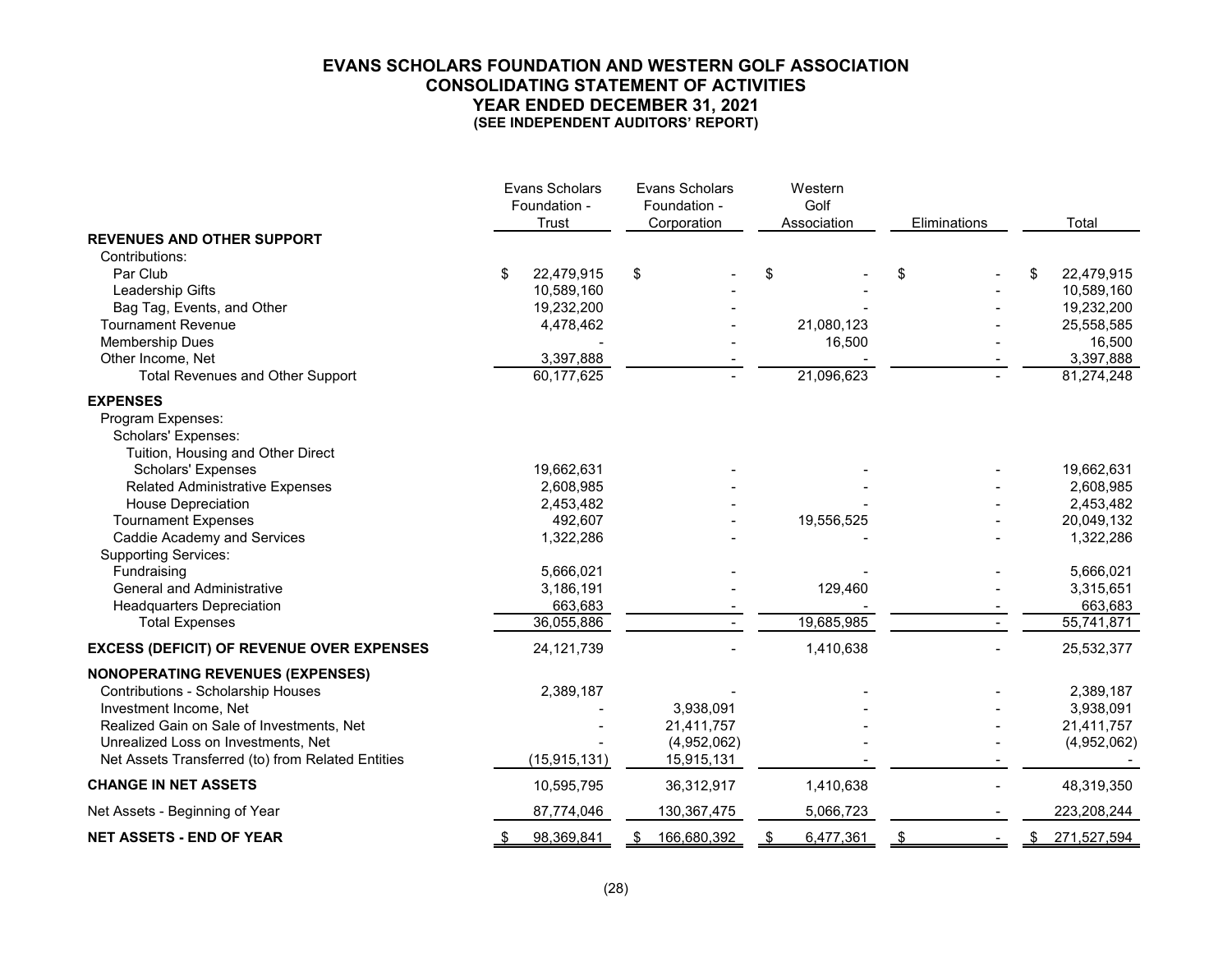#### **EVANS SCHOLARS FOUNDATION AND WESTERN GOLF ASSOCIATION CONSOLIDATING STATEMENT OF ACTIVITIES YEAR ENDED DECEMBER 31, 2020 (SEE INDEPENDENT AUDITORS' REPORT)**

|                                                   | Evans Scholars<br>Foundation -<br>Trust | Evans Scholars<br>Foundation -<br>Corporation | Western<br>Golf<br>Association | Eliminations | Total             |  |
|---------------------------------------------------|-----------------------------------------|-----------------------------------------------|--------------------------------|--------------|-------------------|--|
| <b>REVENUES AND OTHER SUPPORT</b>                 |                                         |                                               |                                |              |                   |  |
| Contributions:                                    |                                         |                                               |                                |              |                   |  |
| Par Club                                          | \$<br>20,222,483                        | \$                                            | \$                             | \$           | 20,222,483<br>\$  |  |
| Leadership Gifts                                  | 8,956,530                               |                                               |                                |              | 8,956,530         |  |
| Bag Tag, Events, and Other                        | 8,768,848                               |                                               |                                |              | 8,768,848         |  |
| <b>Tournament Revenue</b>                         | 1,131,327                               |                                               | 4,298,524                      |              | 5,429,851         |  |
| Membership Dues                                   |                                         |                                               | 14,400                         |              | 14,400            |  |
| Other Income, Net                                 | 125,099                                 |                                               | 10,090                         |              | 135,189           |  |
| <b>Total Revenues and Other Support</b>           | 39,204,287                              |                                               | 4,323,014                      |              | 43,527,301        |  |
| <b>EXPENSES</b>                                   |                                         |                                               |                                |              |                   |  |
| Program Expenses:                                 |                                         |                                               |                                |              |                   |  |
| Scholars' Expenses:                               |                                         |                                               |                                |              |                   |  |
| Tuition, Housing and Other Direct                 |                                         |                                               |                                |              |                   |  |
| Scholars' Expenses                                | 17,565,677                              |                                               |                                |              | 17,565,677        |  |
| <b>Related Administrative Expenses</b>            | 2,115,077                               |                                               |                                |              | 2,115,077         |  |
| <b>House Depreciation</b>                         | 2,439,321                               |                                               |                                |              | 2,439,321         |  |
| <b>Tournament Expenses</b>                        | 71,585                                  |                                               | 5,047,029                      |              | 5,118,614         |  |
| <b>Caddie Academy and Services</b>                | 513,852                                 |                                               |                                |              | 513,852           |  |
| <b>Supporting Services:</b>                       |                                         |                                               |                                |              |                   |  |
| Fundraising                                       | 4,560,342                               |                                               |                                |              | 4,560,342         |  |
| <b>General and Administrative</b>                 | 2,720,659                               |                                               | 74,228                         |              | 2,794,887         |  |
| <b>Headquarters Depreciation</b>                  | 659,202                                 |                                               |                                |              | 659,202           |  |
| <b>Total Expenses</b>                             | 30,645,715                              |                                               | 5, 121, 257                    |              | 35,766,972        |  |
| <b>EXCESS (DEFICIT) OF REVENUE OVER EXPENSES</b>  | 8,558,572                               |                                               | (798, 243)                     |              | 7,760,329         |  |
| <b>NONOPERATING REVENUES (EXPENSES)</b>           |                                         |                                               |                                |              |                   |  |
| Contributions - Scholarship Houses                | 1,176,248                               |                                               |                                |              | 1,176,248         |  |
| Investment Income, Net                            |                                         | 1,719,874                                     |                                |              | 1,719,874         |  |
| Realized Gain on Sale of Investments, Net         |                                         | 1,746,489                                     |                                |              | 1,746,489         |  |
| Unrealized Gain on Investments, Net               |                                         | 6,990,837                                     |                                |              | 6,990,837         |  |
| Net Assets Transferred (to) from Related Entities | (15,683,888)                            | 15,683,888                                    |                                |              |                   |  |
| <b>CHANGE IN NET ASSETS</b>                       | (5,949,068)                             | 26,141,088                                    | (798, 243)                     |              | 19,393,777        |  |
| Net Assets - Beginning of Year                    | 93,723,114                              | 104,226,387                                   | 5,864,966                      |              | 203,814,467       |  |
| <b>NET ASSETS - END OF YEAR</b>                   | 87,774,046<br>- \$                      | 130,367,475<br>\$                             | 5,066,723<br>- \$              | \$           | 223,208,244<br>\$ |  |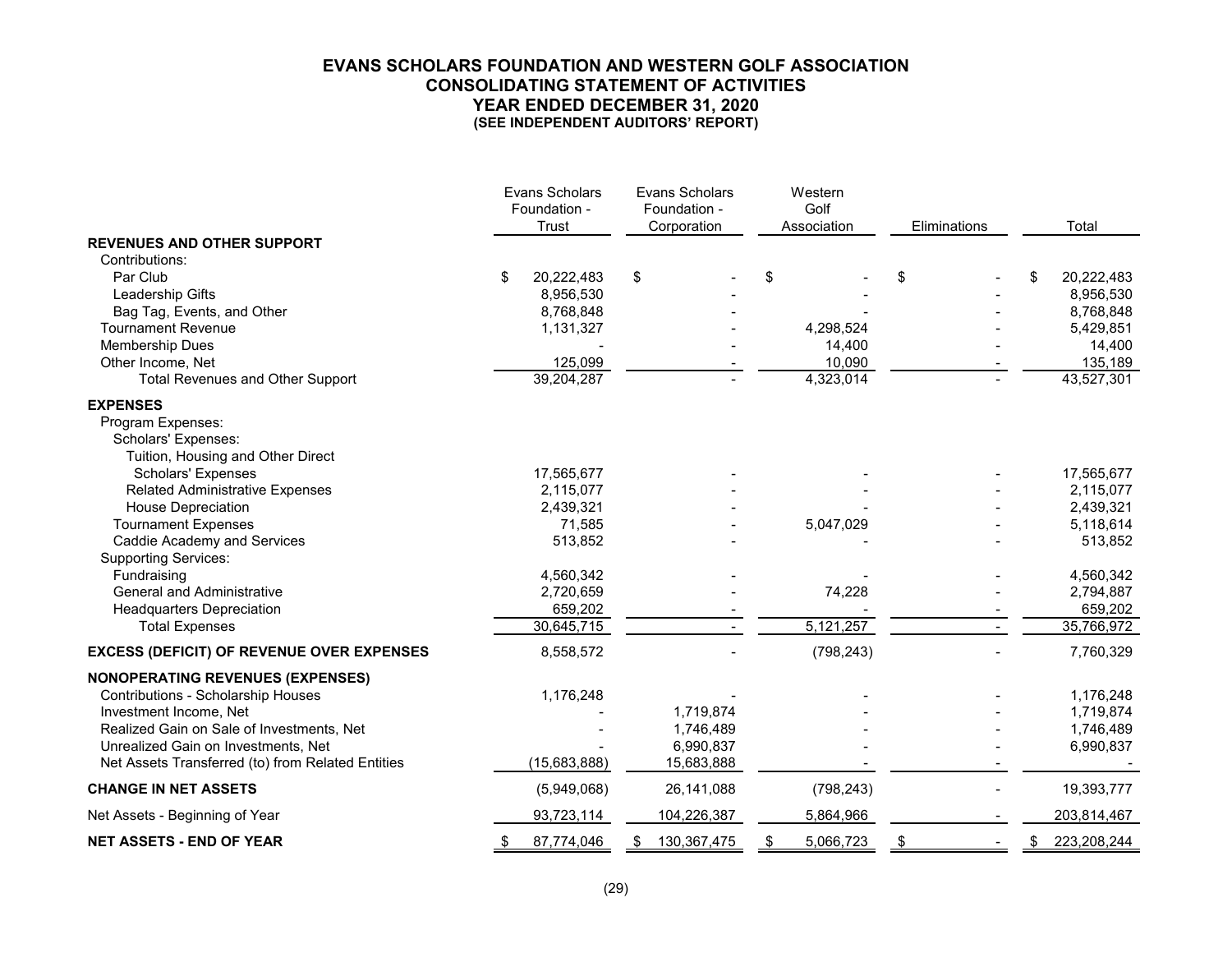## **EVANS SCHOLARS FOUNDATION AND WESTERN GOLF ASSOCIATION SCHEDULE OF TOURNAMENT REVENUE AND EXPENSES YEAR ENDED DECEMBER 31, 2021 (SEE INDEPENDENT AUDITORS' REPORT)**

|                                    | Revenue          | <b>Direct</b><br><b>Expenses</b> | <b>Excess</b><br>(Deficiency)<br>of Revenue<br>over Direct<br><b>Expenses</b> |  |  |
|------------------------------------|------------------|----------------------------------|-------------------------------------------------------------------------------|--|--|
| <b>BMW Championship</b>            | 22,812,148<br>\$ | \$<br>16,814,038                 | \$<br>5,998,110                                                               |  |  |
| <b>Pro-Amateur Tournaments</b>     | 1,469,000        | 342,616                          | 1,126,384                                                                     |  |  |
| <b>Total BMW Championship</b>      | 24,281,148       | 17,156,654                       | 7,124,494                                                                     |  |  |
| Evans Scholars Invitational        | 1,014,011        | 844.367                          | 169.644                                                                       |  |  |
| Other Tournaments:                 |                  |                                  |                                                                               |  |  |
| Western Amateur                    | 114,350          | 385,274                          | (270, 924)                                                                    |  |  |
| Western Junior                     | 66,525           | 70,206                           | (3,681)                                                                       |  |  |
| Women's Western Amateur and Junior | 82,551           | 48,143                           | 34,408                                                                        |  |  |
| <b>Total Other Tournaments</b>     | 263,426          | 503,623                          | (240, 197)                                                                    |  |  |
| Total                              | 25,558,585       | 18,504,644<br>S                  | 7,053,941<br>S                                                                |  |  |

 expenses totaling \$1,544,488 are allocated to tournament expenses. Note: In the preparation of the Organization's tax returns, general and administrative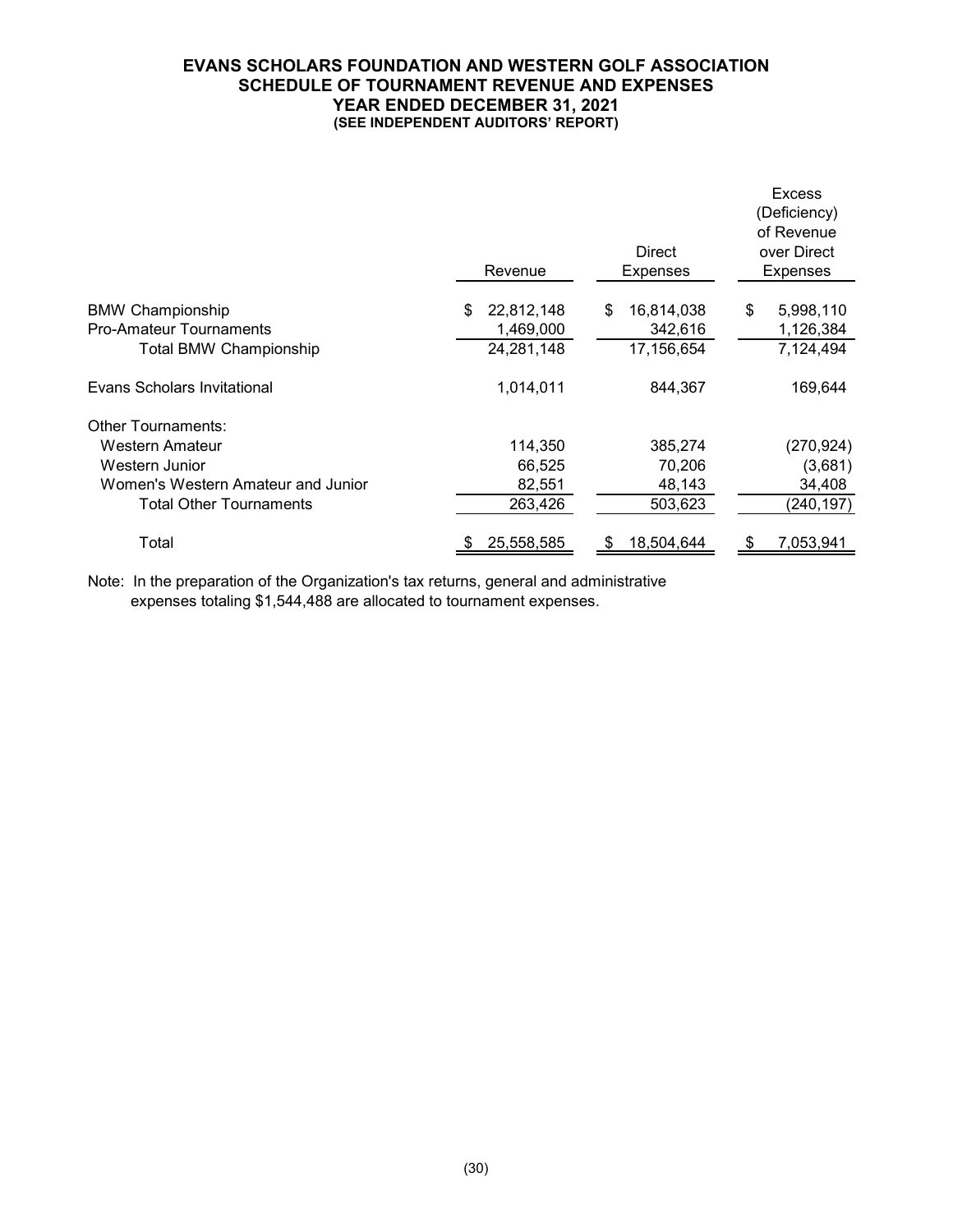### **EVANS SCHOLARS FOUNDATION AND WESTERN GOLF ASSOCIATION SCHEDULE OF TOURNAMENT REVENUE AND EXPENSES YEAR ENDED DECEMBER 31, 2020 (SEE INDEPENDENT AUDITORS' REPORT)**

|                                                           | Revenue         | <b>Direct</b><br>Expenses |                     | Excess<br>(Deficiency)<br>of Revenue<br>over Direct<br>Expenses |  |
|-----------------------------------------------------------|-----------------|---------------------------|---------------------|-----------------------------------------------------------------|--|
| <b>BMW Championship</b><br><b>Pro-Amateur Tournaments</b> | \$<br>4,465,357 | \$                        | 2,942,265<br>12,254 | \$<br>1,523,092<br>(12, 254)                                    |  |
| <b>Total BMW Championship</b>                             | 4,465,357       |                           | 2,954,519           | 1,510,838                                                       |  |
| Evans Scholars Invitational                               | 786,519         |                           | 650,020             | 136,499                                                         |  |
| Other Tournaments:                                        |                 |                           |                     |                                                                 |  |
| <b>Western Amateur</b>                                    | 132,414         |                           | 128,687             | 3,727                                                           |  |
| Western Junior                                            | 300             |                           | 5,497               | (5, 197)                                                        |  |
| Women's Western Amateur and Junior                        | 45,261          |                           | 37,026              | 8,235                                                           |  |
| <b>Total Other Tournaments</b>                            | 177,975         |                           | 171,210             | 6,765                                                           |  |
| Total                                                     | 5,429,851       | S                         | 3,775,749           | \$<br>1,654,102                                                 |  |

 expenses totaling \$1,342,865 are allocated to tournament expenses. Note: In the preparation of the Organization's tax returns, general and administrative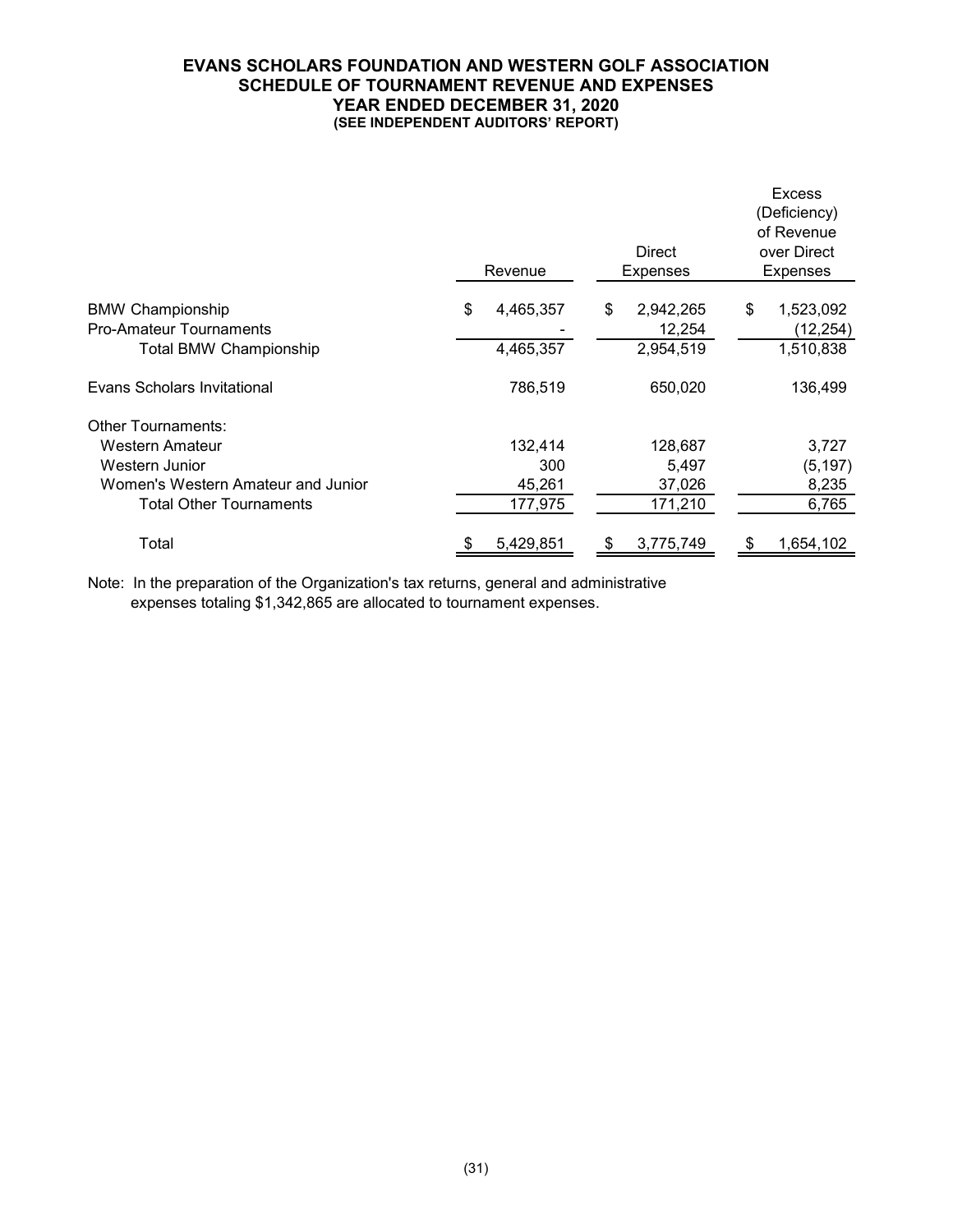## **EVANS SCHOLARS FOUNDATION AND WESTERN GOLF ASSOCIATION SCHEDULE OF PROPERTY, BUILDINGS, AND EQUIPMENT YEAR ENDED DECEMBER 31, 2021 (WITH COMPARATIVE TOTALS FOR 2020) (SEE INDEPENDENT AUDITORS' REPORT)**

|                                            |                 | 2021             |                  | 2020             |
|--------------------------------------------|-----------------|------------------|------------------|------------------|
|                                            |                 |                  |                  |                  |
| Description                                | Cost            | Depreciation     | Net              | Net              |
| Scholarship Houses:                        |                 |                  |                  |                  |
| General Fund:                              |                 |                  |                  |                  |
| Evans Scholars Houses:                     |                 |                  |                  |                  |
| <b>Marquette University</b>                | \$<br>3,030,530 | \$<br>1,895,230  | \$<br>1,135,300  | \$<br>1,237,156  |
| Northwestern University                    | 6,456,400       | 2,474,625        | 3,981,775        | 4,197,007        |
| Pennsylvania State University              | 487,014         | 101,936          | 385,078          | 273,988          |
| University of Illinois                     | 8,443,479       | 4,625,700        | 3,817,779        | 4,037,020        |
| Allis-Carrol Fund:                         |                 |                  |                  |                  |
| University of Wisconsin                    | 8,985,072       | 1,605,035        | 7,380,037        | 7,648,033        |
| Eisenhower-Evans Fund:                     |                 |                  |                  |                  |
| University of Colorado                     | 7,123,135       | 2,050,091        | 5,073,044        | 5,284,448        |
| Maryland Fund:                             |                 |                  |                  |                  |
| University of Maryland                     | 2,918,727       |                  | 2,918,727        |                  |
| Michigan Fund:                             |                 |                  |                  |                  |
| Michigan State University                  | 4,157,695       | 2,138,577        | 2,019,118        | 2,165,422        |
| University of Michigan                     | 5,232,415       | 2,867,326        | 2,365,089        | 2,543,481        |
| Minnesota Fund:                            |                 |                  |                  |                  |
| University of Minnesota                    | 4,890,297       | 3,034,882        | 1,855,415        | 2,033,051        |
| St. Louis Fund:                            |                 |                  |                  |                  |
| University of Missouri                     | 2,061,213       | 1,830,398        | 230,815          | 272,599          |
| Indiana Fund:                              |                 |                  |                  |                  |
| <b>Purdue University</b>                   | 1,298,684       | 1,258,769        | 39,915           | 43,863           |
| Indiana University                         | 2,378,529       | 1,659,204        | 719,325          | 804,393          |
| Ohio Fund:                                 |                 |                  |                  |                  |
| <b>Ohio State University</b>               | 9,052,305       | 3,320,450        | 5,731,855        | 5,990,815        |
| Miami University                           | 5,711,501       | 1,140,148        | 4,571,353        | 4,761,793        |
| Oregon Fund:                               |                 |                  |                  |                  |
| University of Oregon                       | 2,862,058       | 387,101          | 2,474,957        | 2,599,457        |
| Washington Fund:                           |                 |                  |                  |                  |
| University of Washington                   | 2,825,444       | 422,686          | 2,402,758        | 2,506,222        |
| <b>Total Scholarship Houses</b>            | 77,914,498      | 30,812,158       | 47,102,340       | 46,398,748       |
|                                            |                 |                  |                  |                  |
| Headquarters - Golf, Illinois:             |                 |                  |                  |                  |
| Land                                       | 3,431           |                  | 3,431            | 3,431            |
| <b>Building</b>                            | 912,615         | 606,144          | 306,471          | 327,400          |
| Furniture and Furnishings                  | 214,294         | 214,294          |                  | 15,307           |
| <b>Computer Equipment</b>                  | 603,916         | 603,916          |                  |                  |
|                                            |                 |                  |                  |                  |
| Headquarters - Glenview, Illinois:<br>Land | 2,340,232       |                  | 2,340,232        | 2,340,232        |
| <b>Building</b>                            | 11,757,548      |                  | 10,778,670       |                  |
|                                            |                 | 978,878          |                  | 11,170,626       |
| <b>Furniture and Furnishings</b>           | 972,149         | 232,880          | 739,269          | 786,402          |
| <b>Computer Equipment</b>                  | 641,520         | 316,937          | 324,583          | 454,411          |
| Other:                                     |                 |                  |                  |                  |
| Automobiles                                | 209,192         | 159,094          | 50,098           | 24,148           |
| <b>Tournament Equipment</b>                | 52,115          | 52,115           |                  |                  |
| <b>Trophies</b>                            | 201,271         |                  | 201,271          | 201,271          |
|                                            |                 |                  |                  |                  |
| Total Property, Buildings,                 |                 |                  |                  |                  |
| and Equipment                              | 95,822,781      | 33,976,416<br>\$ | 61,846,365<br>\$ | 61,721,976<br>\$ |